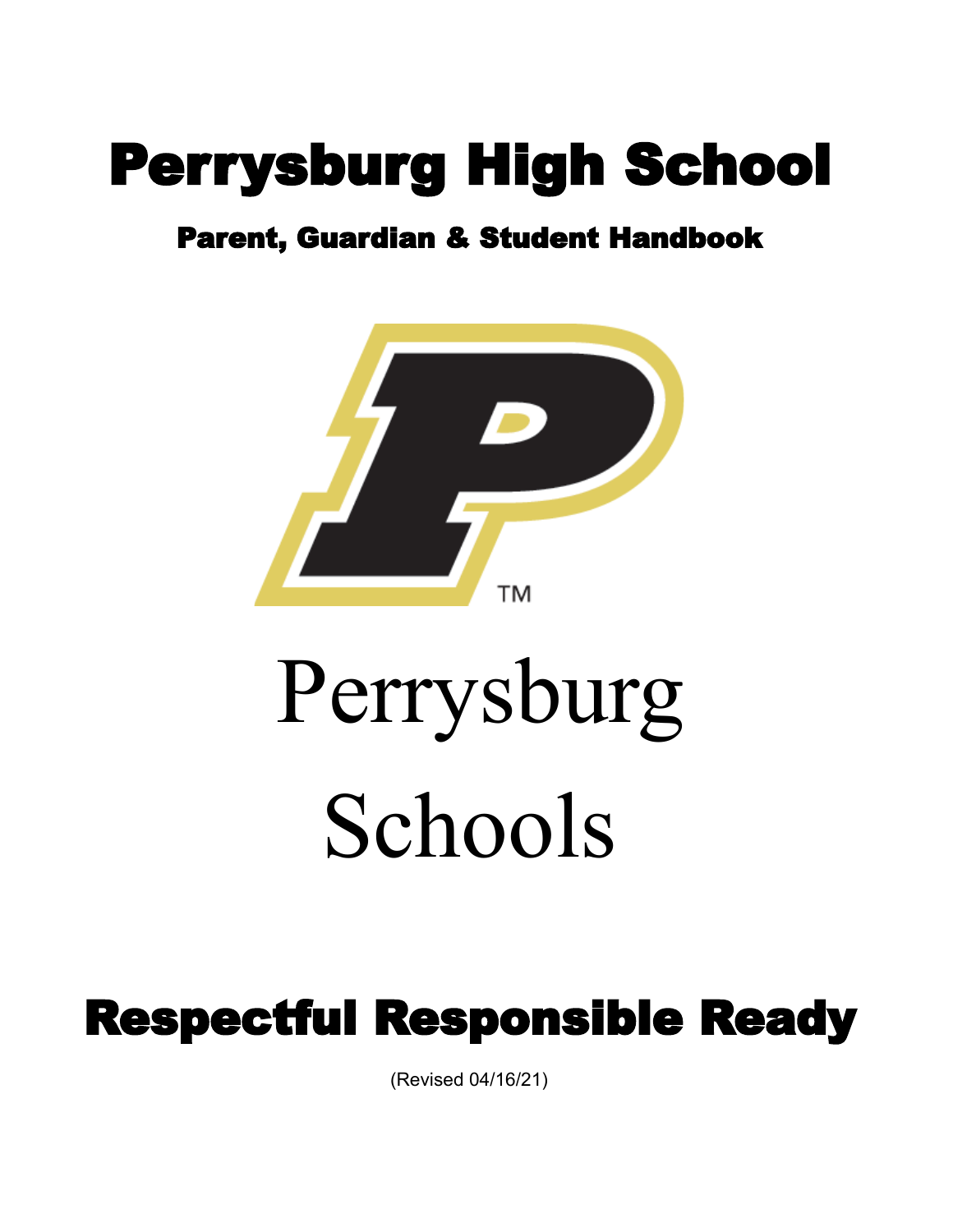#### TABLE OF CONTENTS

| Policies and Procedures Concerning Attendance, Absence, Enrollment & Withdrawal |  |
|---------------------------------------------------------------------------------|--|
|                                                                                 |  |
|                                                                                 |  |
|                                                                                 |  |
|                                                                                 |  |
|                                                                                 |  |
|                                                                                 |  |
|                                                                                 |  |
|                                                                                 |  |
|                                                                                 |  |
|                                                                                 |  |
|                                                                                 |  |
|                                                                                 |  |
|                                                                                 |  |
|                                                                                 |  |

#### **PHS Student Discipline/Behavior Code**

#### **Student Behavior Code of Conduct**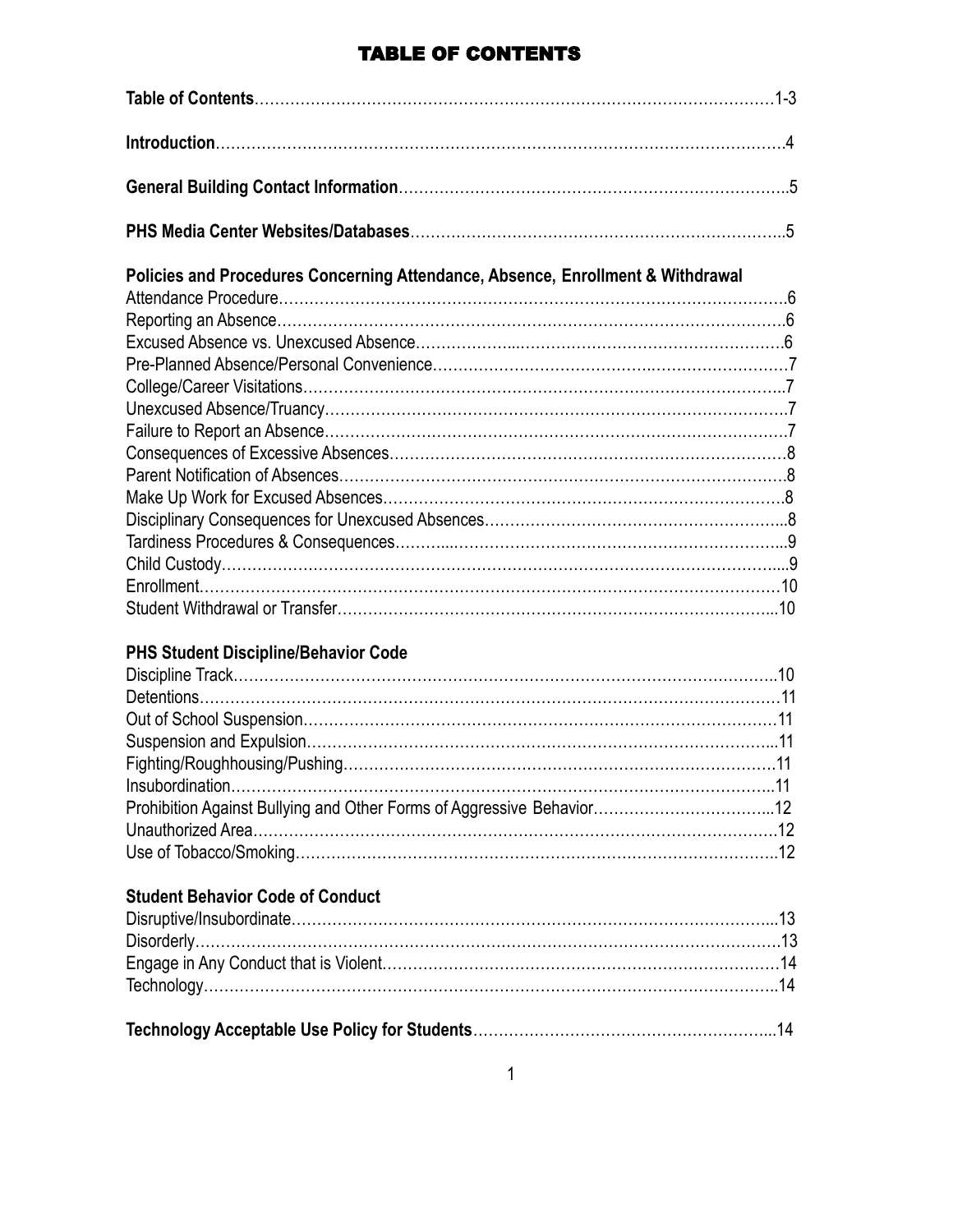| <b>General School Guidelines &amp; Safety Procedures</b><br>Positive Behavior Intervention & Supports and Limited Use of Restraints & Seclusion20-21 |  |
|------------------------------------------------------------------------------------------------------------------------------------------------------|--|
|                                                                                                                                                      |  |
|                                                                                                                                                      |  |
|                                                                                                                                                      |  |
|                                                                                                                                                      |  |
|                                                                                                                                                      |  |
|                                                                                                                                                      |  |
|                                                                                                                                                      |  |
|                                                                                                                                                      |  |
|                                                                                                                                                      |  |
|                                                                                                                                                      |  |
|                                                                                                                                                      |  |
|                                                                                                                                                      |  |
|                                                                                                                                                      |  |
|                                                                                                                                                      |  |
|                                                                                                                                                      |  |
|                                                                                                                                                      |  |
|                                                                                                                                                      |  |
|                                                                                                                                                      |  |
|                                                                                                                                                      |  |
|                                                                                                                                                      |  |
|                                                                                                                                                      |  |
|                                                                                                                                                      |  |
|                                                                                                                                                      |  |
|                                                                                                                                                      |  |
|                                                                                                                                                      |  |
|                                                                                                                                                      |  |
|                                                                                                                                                      |  |
|                                                                                                                                                      |  |
|                                                                                                                                                      |  |
|                                                                                                                                                      |  |
|                                                                                                                                                      |  |
|                                                                                                                                                      |  |
|                                                                                                                                                      |  |
|                                                                                                                                                      |  |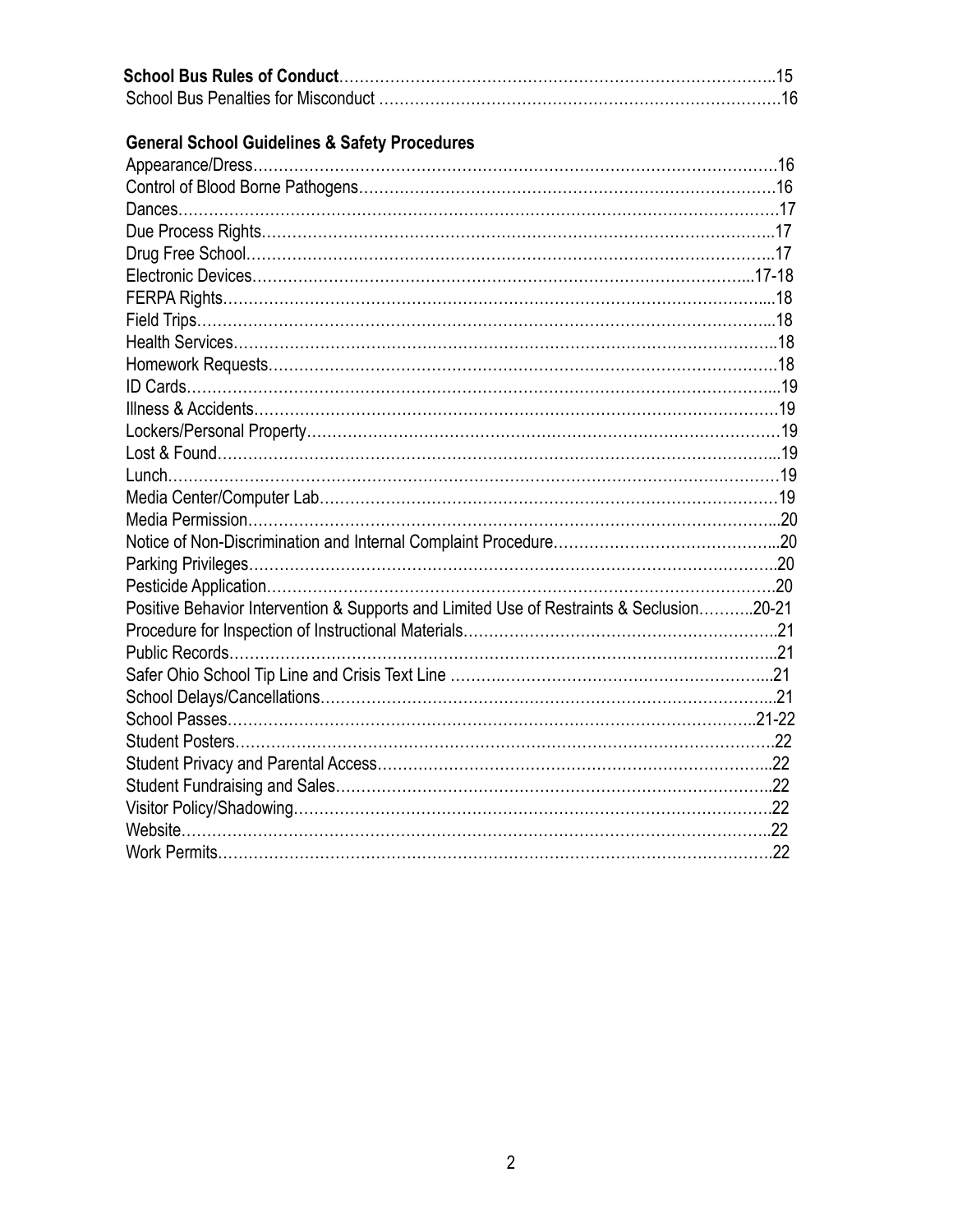#### **Academic Information**

#### **Guidance Information**

#### **Athletic/Extracurricular Information**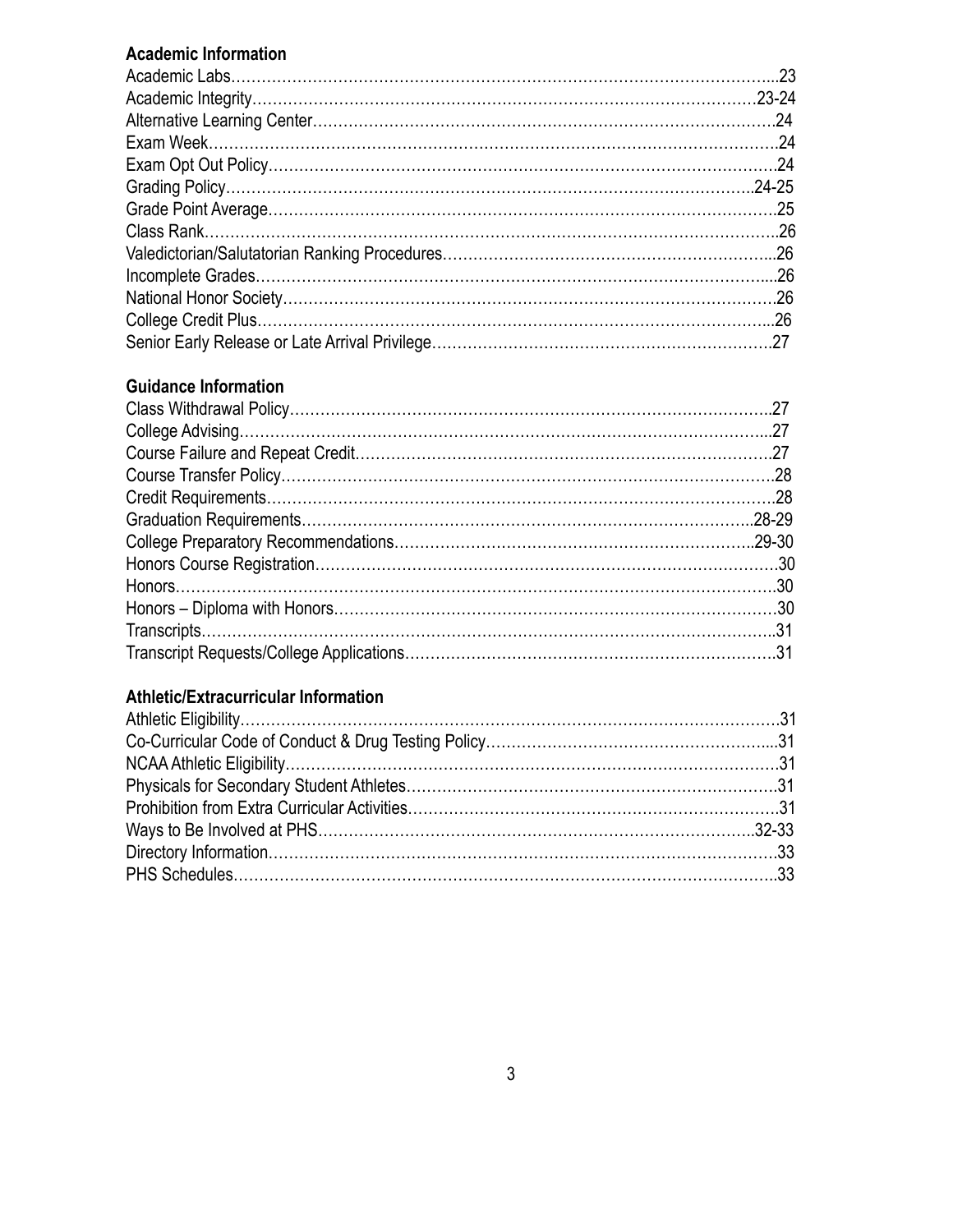#### INTRODUCTION

We are so pleased to have your family as a part of our Perrysburg Schools family! This handbook is just one of many opportunities for communication between the school system and families. It is intended to provide a quick-reference tool regarding our practices, policies, procedures and programs. This handbook contains a partial listing of procedures, policies and guidelines. For a complete listing of these items, please refer to the school district website, [www.perrysburgschools.net.](http://www.perrysburgschools.net/)

Here is some important information about our school district:

#### **Vision**

Where passion drives exemplary education

#### **Mission**

Ensuring all students achieve their greatest potential

#### **Core Values**

- · We value students as individuals
- · We inspire students to discover their passion
- · We challenge our students and ourselves
- · We provide a safe and inclusive environment
- · We manage resources efficiently
- · We enrich our community
- We are trailblazers

**School Colors:** Black and Vegas Gold **Mascot:** Yellow Jacket

#### **The Jacket Way & PBIS**

In addition, The Jacket Way program creates common expectations for behavior and focuses on the three R's: **Respectful, Responsible and Ready**. We are working hard to cultivate an environment that nurtures and reinforces positive behavior.There are many options for parents and guardians to become involved in your child's education. You are encouraged to contact your school's administration and faculty whenever you have questions, comments or concerns.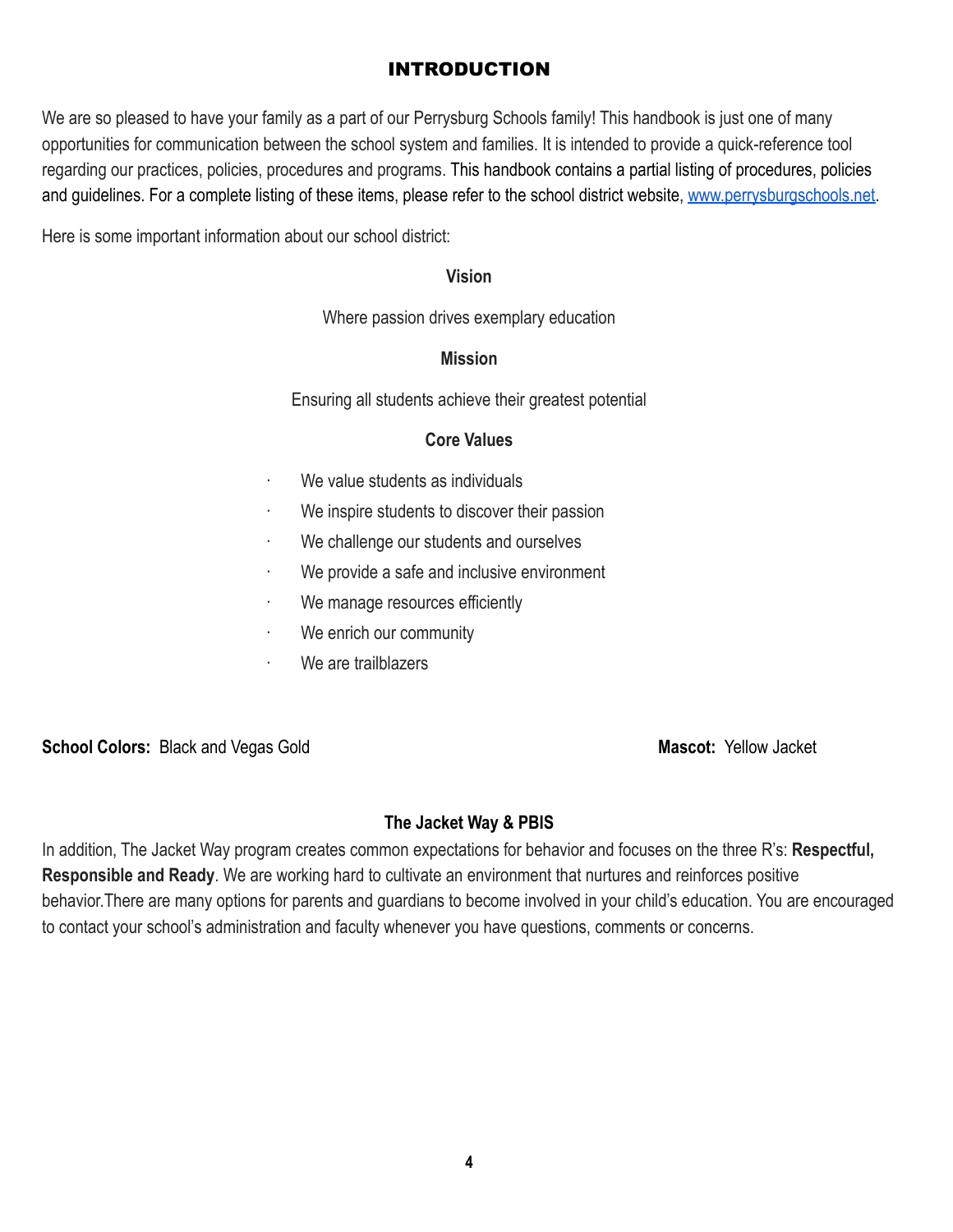#### GENERAL BUILDING CONTACT INFORMATION

#### **Perrysburg High School 13385 Roachton Road Perrysburg, OH 43551 419-874-3181 Fax: 419-872-8813**

| <b>Administration:</b>                  | Ext. | <b>Counseling:</b>                  |           | Ext. |
|-----------------------------------------|------|-------------------------------------|-----------|------|
| Mr. Aaron Cookson, Principal            | 5192 | Nicole Bihn                         | $(A-De)$  | 5184 |
| Mr. Dave Boyce, Ass't Principal         | 5189 | Dawn Burks                          | $(Dh-Jo)$ | 5183 |
| Mr. Dave Dakolios, Ass't Principal      | 5006 | Danielle Sidebottom (Ju-N)          |           | 5197 |
| Mrs. Janice Ray, Dean of Students       | 5191 | Alana Sigg                          | $(O-Sm)$  | 5185 |
| Mr. Chuck Jaco, Athletic Director       | 5194 | <b>Rick Rettig</b>                  | $(Sn-Z)$  | 5186 |
| Mr. Greg Cole, Student Resource Officer | 5190 | Lindsay Czech, College Advisor 5182 |           |      |

#### **PHS Attendance Hotline: (419) 872-6343**

Transportation: (419) 874-3127

Safe School: 1-800-418-6423 ext. 359

Central Office: (419) 874-9131

#### District Website: **http://www.perrysburgschools.net**

#### Schoology Access: **www.schoology.com**

Perrysburg Schools Internet Home Page: <http://www.perrysburgschools.net>

Students are permitted in the high school from 8:00 a.m. until 3:30 p.m. Students who are not involved in school-sponsored activities, tutoring, and/or detentions after school are to leave promptly after school is dismissed.

#### PERRYSBURG HIGH SCHOOL MEDIA CENTER WEBSITES/DATABASES

**Directions for library online access: www.perrysburgschools.net**

.

Students may access the **Perrysburg HS Library Online Catalog** by using the above web address. When you access this page click on Parent. Then click on Library Resources. The following page will welcome you to the 6 district libraries. Choose the *Perrysburg High School* link, and you will be directed to the PHS Library Home page which has many valuable web links.

The PHS Library home page **also** lists direct links to various databases as INFOhio (See your librarian for username and password information) and Way Library. The library homepage has many useful links.

Note: Each student will receive a computer login (given via registration). See your librarian to get your library login. Each of the logins has a specific role. Your library login will enable the student to gain access to the online catalog, to renew books, *reserve books etc. All high school computers require a student login. We suggest you memorize both logins.*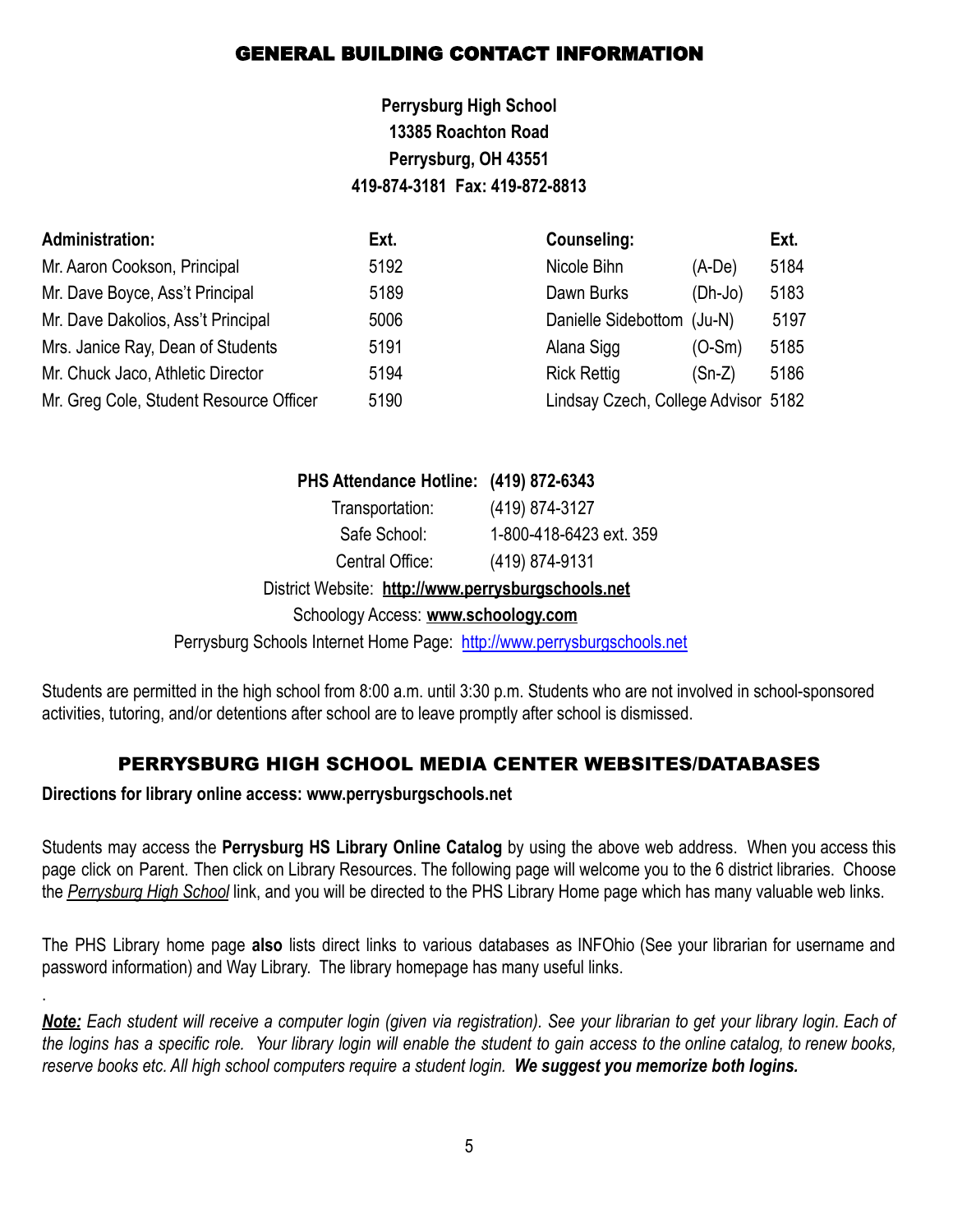#### POLICIES & PROCEDURES CONCERNING ATTENDANCE, ABSENCE, ENROLLMENT, & WITHDRAWL

#### **ATTENDANCE PROCEDURES (SEE BOARD POLICY #5200)**

There is a positive correlation between a student's attendance and achievement. Many important lessons are learned through active participation in classroom and other school activities that cannot be replaced by individual study. The parent/guardian is responsible for permitting only those absences that can be excused under the recommendations of the State Department of Education and the policies of PHS. One of the major aims of the Perrysburg Exempted Schools is to teach students to assume responsibility. Requiring students to be regular in attendance and punctual in reporting to classes is one way of developing responsibility. All absences from school can be placed in two categories - excused and unexcused. Attendance shall be taken at the commencement of the school day in schools with non-period-based schedules. Attendance shall be taken at the beginning of every block/period in schools with block/period-based scheduling. Absences from a class block/period shall be accounted for to the nearest full hour. Attendance for students arriving late or leaving early will be tracked and recorded to the nearest full hour.

#### **REPORTING AN ABSENCE**

Only parents/guardians may report an absence. **Parents/guardians are responsible for informing the school for ALL absences, as well as providing the reason for the absence, before 9:00 a.m. on the day of the absence**. Students that are 18 years old and still reside with their parents must still have a parent/guardian call in the absence**. Parents may leave a message the night before or prior to 8:30 a.m. by calling the Attendance Hotline (419) 872-6343.** A note from a licensed physician or psychologist may be required in some instances at the discretion of building administration. **This is the case in all absences once ten (10) absences have occurred in one school year.** Medical verification should be provided to the school within five (5) school days of the absence. All attendance related phone calls or notes may be subject to verification for absence from school.

#### **EXCUSED ABSENCES (SEE BOARD POLICY#5200)**

Students may be excused from school for the following reasons and will be provided an opportunity to make-up missed schoolwork and/or tests:

- 1. Personal Illness
- 2. Illness in the family
- 3. Quarantine of the home
- 4. Death in the family
- 5. Necessary work at home due to absence or incapacity of parents/guardians
- 6. Observance of bona fide religious holiday
- 7. Set of circumstances which in the judgment of the Superintendent/designee, constitutes a good and sufficient cause

#### **UNEXCUSED ABSENCES**

- 
- 
- 
- 
- 5. Childcare difficulties absence
- 
- 1. Oversleeping 7. Truancy (purposefully skipping school)
- 2. Car trouble 8. Family errands
- 3. Missing the bus 9. Family vacations not receiving prior approval
- 4. Shopping 10. Failure to appropriately contact the school of an
- 6. Out-of-school suspension 11. Other absences not listed as excused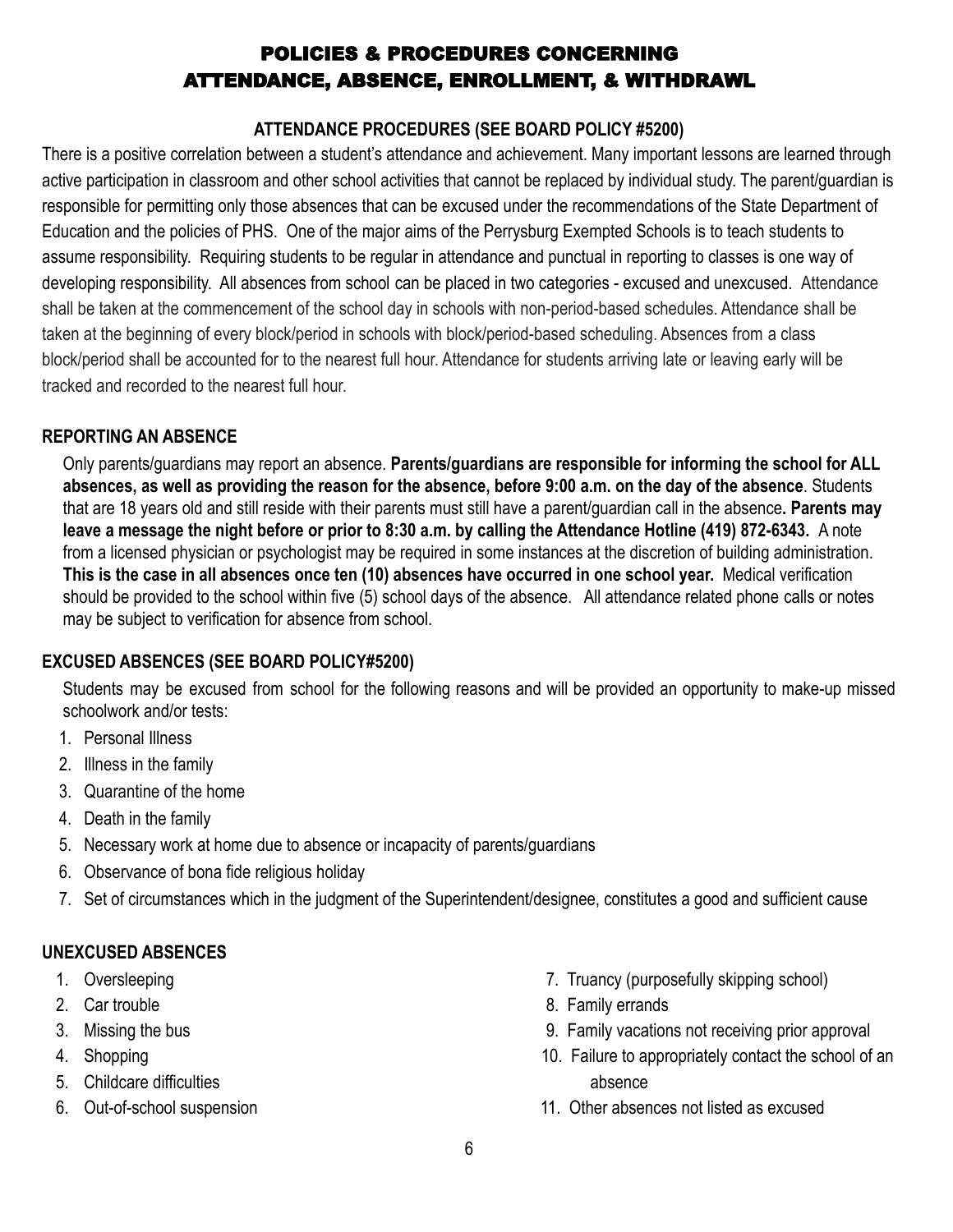#### **PRE - PLANNED ABSENCES/PERSONAL CONVENIENCE ABSENCE (SEE BOARD POLICY #5200)**

Trips and vacations are considered unexcused unless a pre-planned absence form has been completed and **turned in prior to the absence**. With a PRE-PLANNED absence form completed, a student may make up and receive credit for their schoolwork. (\*See below regarding COLLEGE/CAREER VISITATIONS). The following criteria apply to all requests for Pre-Planned Absences:

- 1. Pre-Planned Absence forms are available in the office or online ([www.perrysburgschools.net](http://www.perrysburgschools.net) click on Parents, then Pre-Planned Absence Form) and must be submitted to the office for administrative approval at least five (5) school days prior to the scheduled absence. A counselor's signature may be required for certain college visit requests prior to submission to the office for administrative approval.
- 2. The student takes the Pre-planned Absence form home for Parent/Student signatures.
- 3. After the signatures are obtained, the form should be circulated to each teacher for their signature and to secure assignments.
- 4. Prior to the absence, it will be the student's responsibility to return the completed Pre-Planned Absence Form to the Office and to make arrangements for make-up work and/or tests missed.
- 5. Upon return to school, homework assignments will be due the first day back to school. Arrangements to make up tests must be made by the pupil by the second day he/she returns to school. Teachers will not be expected to tutor individual students.
- 6. Failure to do all work and/or tests/projects in the prescribed period of time may result in "0" credit to be computed in the pupil's current grading period average.
- 7. PPA's will not be approved if it puts the student in jeopardy of attendance consequences.

#### **FOR COLLEGE/CAREER (PREFERABLY NOT A FAMILY MEMBER) VISITATIONS**

In addition to the above Pre-Planned absence requirements the following criteria also apply:

A total of four (4) college visitation days and two (2) career visitations are permitted beginning the second semester sophomore (previously was just junior and senior years) year through senior year. In addition to the above Pre-Planned absence requirements the following criteria also apply:

- A) Students need to pick up a College/Career Visitation Verification form from either the Main or Counseling offices, in addition to the Pre-Planned Absence form.
- B) While on the college visit, the College/Career Visitation Verification form must be completed. This verification form must be returned to the Main office within five (5) school days of the visit. At this time the "unexcused " absence will be adjusted.

Failure to follow these procedures will result in an unexcused absence and/or truancy.

#### **UNEXCUSED ABSENCE/TRUANCY (SEE BOARD POLICY #5200)**

Unexcused absences are used to determine truancy, which will be dealt with through disciplinary action. As defined by Ohio Revised Code, "Truant" means absent without excuse. A student is considered to be skipping class/truant after arriving to class more than five (5) minutes late without a pass. All absences that are not excused by a parent/guardian within FIVE (5) School Days', will be deemed (U) Unexcused, credit will not be issued for work missed and disciplinary consequences may follow. Arriving at school after 9:00 a.m. will be considered an unexcused absence for 1st period and could affect parking privileges, if applicable. Disciplinary action may be taken similar to skipping a class.

#### **FAILURE TO REPORT AN ABSENCE**

If a parent/guardian fails to inform the school as to the reason for a student's absence, the absence will be deemed UNEXCUSED and no credit will be issued for work missed and disciplinary consequences may follow. All unexcused absences will remain unexcused unless a note stating the reason is received within five (5) school days. **Any absence after ten absences, without a doctor's note will be considered unexcused**. Upon receiving the absent list for each day, PHS will telephone all parents who have failed to notify the school of their child's absence. In the event that phone contact is not made, the student should submit a written note from a parent/guardian indicating the reason for the absence.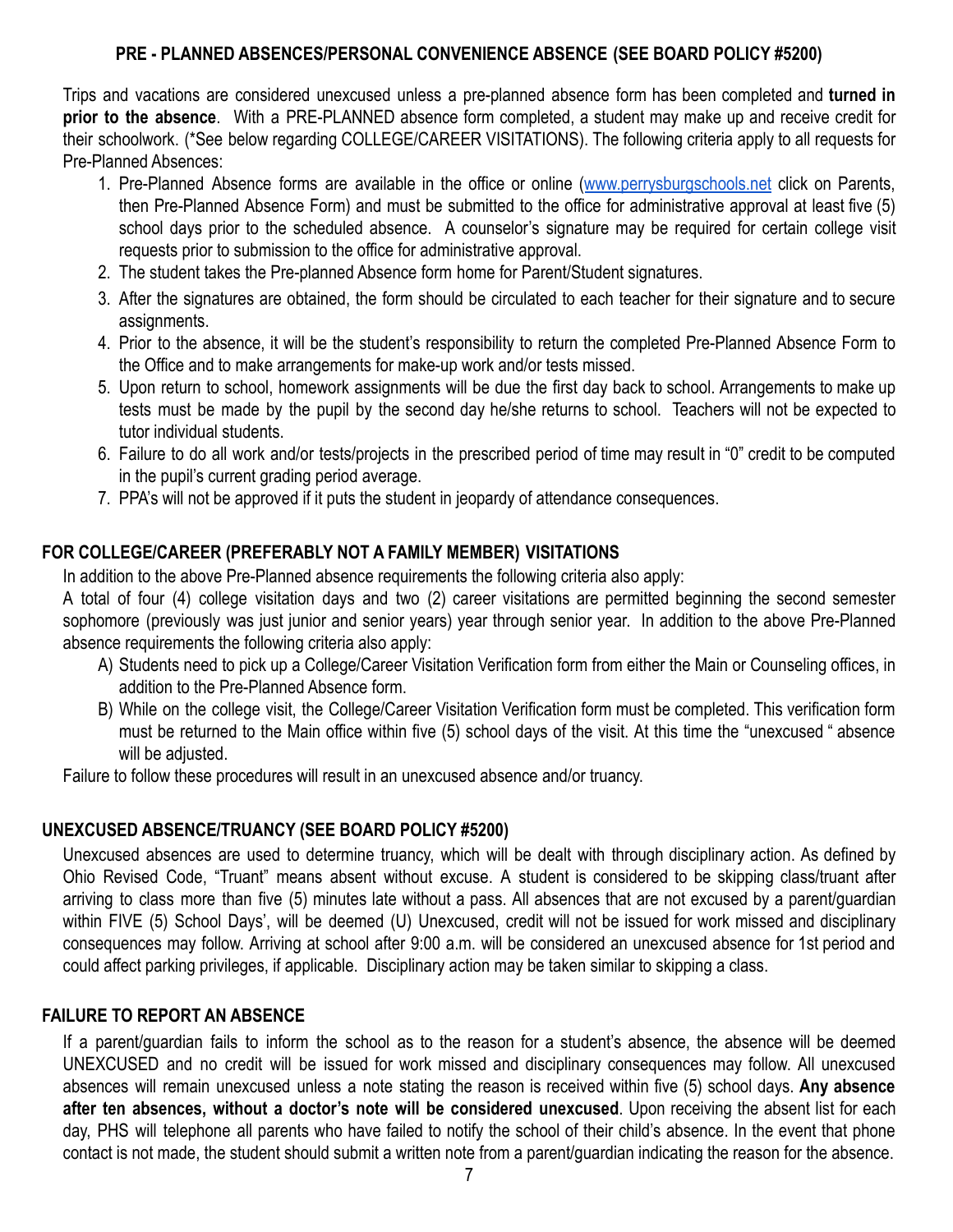#### **CONSEQUENCES OF EXCESSIVE ABSENCES (SEE BOARD POLICY #5200)**

When a student of compulsory school age is absent from school with or without legitimate excuse for 38 or more hours in one school month, or 65 or more hours in a school year, the attendance officer shall notify the child's parent or guardian of the child's absences, in writing, within seven school days after the date of the absence that triggered the notice requirement. Please see Policy and Administrative Guideline 5200 for more information.

Excessive absences (excused or unexcused) may also lead to consequences. Absences in excess six (6) per grading period (excluding medical, funeral, court, school related, and religious holiday absences) may lead to the following:

- Possible failure for the grading period/loss of credit.
- Require doctor notes for all absences over ten days.
- Participation on an absence intervention team
- Possible court action.
- Possible requirement of tutoring at parent/student expense.
- Possible denial of Pre-Planned Absence Request.
- Possible removal of parking privileges.

#### **PARENT NOTIFICATION OF ABSENCES**

Parents will be notified of the student's attendance status by an attendance letter. This letter will state all the excused and unexcused absences. A letter will be sent when a student becomes excessively absent (excused or unexcused absences) missing 38 hours in one month or missing 65 hours in one school year. An absensive intervention meeting will be scheduled when a student becomes habitually truant (unexcused absences) missing 30 consecutive hours, missing 42 hours in one month, or missing 72 hours in one school year.

#### **MAKE-UP WORK FOR EXCUSED ABSENCES**

The number of class days given to complete make-up work is equal to the number of excused days absent; however, preplanned absences are handled differently (see above). It is the student's responsibility to ask for the make-up work, to complete it on time, and to meet the quality standards expected by the teacher. It is not possible to completely make-up discussions and classroom interactions between the teacher and other students. Therefore, even though the make-up work will foster knowledge of the same concepts or objectives of the missed lesson, the make-up assignment may not only be different in nature but may also be viewed as more/less difficult.

#### **DISCIPLINARY CONSEQUENCES FOR UNEXCUSED ABSENCES**

- Participation on an absence intervention team
- Referral to an Intervention & Diversion Program
- Filing of truancy charges with Wood County Juvenile Court (charges may be filed after 5 unexcused absences)
- Loss of credit and/or a zero on all missed schoolwork
- Loss of parking privileges at school
- Reporting to Registrar of Motor Vehicles (Re: Senate Bill 204)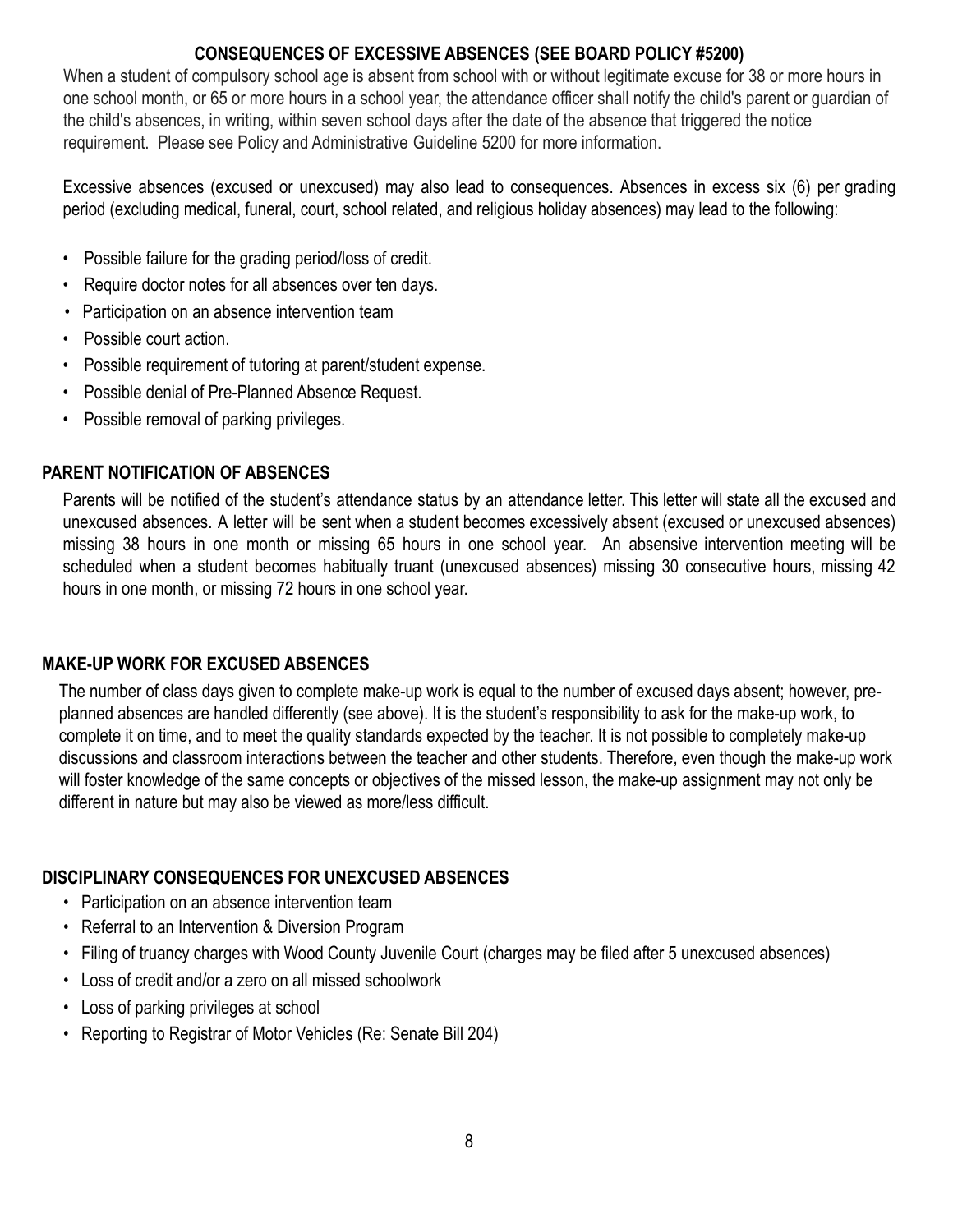#### **TARDINESS PROCEDURES & CONSEQUENCES**

The PHS tardiness policy is a semester policy. Tardies are assumed to be unexcused. Therefore, any work missed cannot be made up. However, the policy allows for three tardies to school without any consequences. A tardy may be excused if the student brings in a note on the morning of the tardy from parent/guardian or physician indicating an illness or early morning appointment. "Sleeping in, missing the bus, car wouldn't start" are not valid reasons to excuse a tardy. All students arriving after 8:30 must sign in at the front desk and receive an admit slip. Teachers should not allow students into class without an admit slip.

#### **Tardiness to School/1st period**

Students not in homeroom or in class when the late bell rings are considered tardy, and attendance shall be tracked and recorded to the nearest full hour.

- 1-3 Assumed emergencies- NO ACTION
- 4-6 Parent notification/1 Hour Office Detention
- 7-9 Saturday School or Alternative Discipline Program, possible removal of parking privileges
- 10+ Alternative Discipline Program, possible removal of parking privileges, Possible charges filed in court (Wood County) Intervention and Diversion Program first to attempt plan to help

#### **Tardiness to Class**

- 1st Warning by teacher
- 2-3 ½ Hour Detention with teacher or in detention hall
- 4-6 1 Hour Office Detention (disciplinary referral form)
- 7-9 Saturday School or Alternative Discipline Program,
- 10+ Alternative Discipline Program, Possible charges filed in court (Wood County) Intervention and Diversion Program first to attempt plan to help)

\*For those students with a "late arrival" schedule, tardies will be counted as a class tardy not a school tardy.

#### **4th Tardy to School or 4th Tardy to Class also stops students from being able to OPT OUT of a Midterm/Final Exam as disciplinary action will be used.**

#### **CHILD CUSTODY**

The staff and administration will rely on the most recent certified (court stamped) copy of any order or decision in the child's file regarding custody/allocation of parental rights and responsibilities. Parents/legal guardians should provide the school office with a certified (court stamped) copy of any court document addressing custody and/or allocation of parental rights.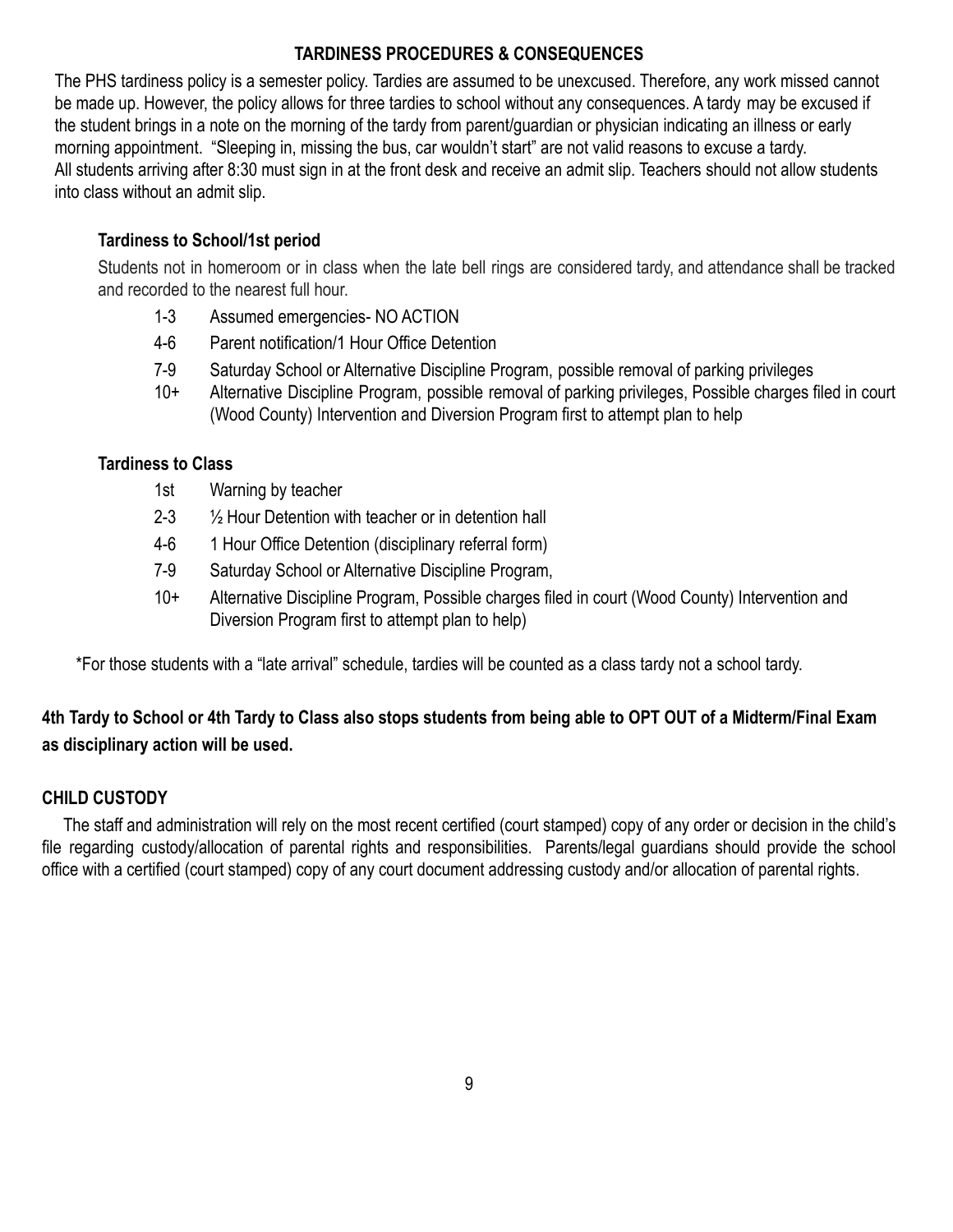#### **ENROLLMENT**

A parent or legal guardian must register the student and present the following documents:

- Official birth certificate with raised seal or passport
- Social Security Card
- Immunization records
- Photo ID of Parent/Custodial Parent/Guardian
- Proof of residency is required as per Board policy
- Most recent grade card
- All documents related to custody, if appropriate
- When applicable, a copy of the student's special education records (IEP and ETR)
- When applicable, a copy of the student's 504 Plan
- When applicable, a copy of the student's gifted records (WEP)
- Our district will request records from the previous school of attendance after the student is registered.

#### **STUDENT WITHDRAWAL OR TRANSFER**

If your family is changing its place of residence, be sure to notify the school office of your new address.

All of your student's records will be transferred from the present school directly to the school district to which you will be moving upon receipt of a written request from the new school. Before leaving the school district, it will be necessary for you to get a withdrawal slip and remove personal possessions on the last day from the school where your student has been in attendance as well as submit payment for any outstanding fees and return school property. You must sign a release of records from before we can forward any information to a new school.

#### PHS STUDENT DISCIPLINE / BEHAVIOR CODE

The administration reserves the right to exercise flexibility in the administration of all disciplinary action due to individuality of the student infractions and other considerations. PHS operates on the assumption that all disciplinary action functions on the philosophy of progression. Therefore, as referrals to the office mount, more severe penalties will be progressively implemented. The intent of this philosophy is to modify, and perhaps eliminate, undesirable and inappropriate student behavior. The penalty for violations of any rule may be any of the consequences listed below. Furthermore, violations may also result in criminal and/or civil actions.

#### **DISCIPLINE TRACK (SEE BOARD POLICY #5600, #5600A,AND #5610.02)**

A student who disrupts the teaching and/or learning of a class, not only affects his/her own learning but the learning environment of the entire class. Therefore, the following clear and decisive penalties and disciplinary track have been established in order to eliminate repeated disruptions by any one student in any one class/subject during the school year. The Discipline Track will also be used for repeated violations such as Profanity, Cafeteria referrals, Hallway violations, etc.

- Teacher Detention
- Office Detention \*
- Saturday School (if available)
- Alternative Discipline Program,
- Out of school suspension
- Removal from Class for remainder of the semester/possible court action/ expulsion

\*The maximum number of Five (5) Office Detentions will be assigned as a result of disciplinary infractions. The philosophy behind this policy is if a student has not yet modified/improved his/her behavior after serving five Office Detentions, more severe consequences are appropriate in order to obtain a change in student behavior.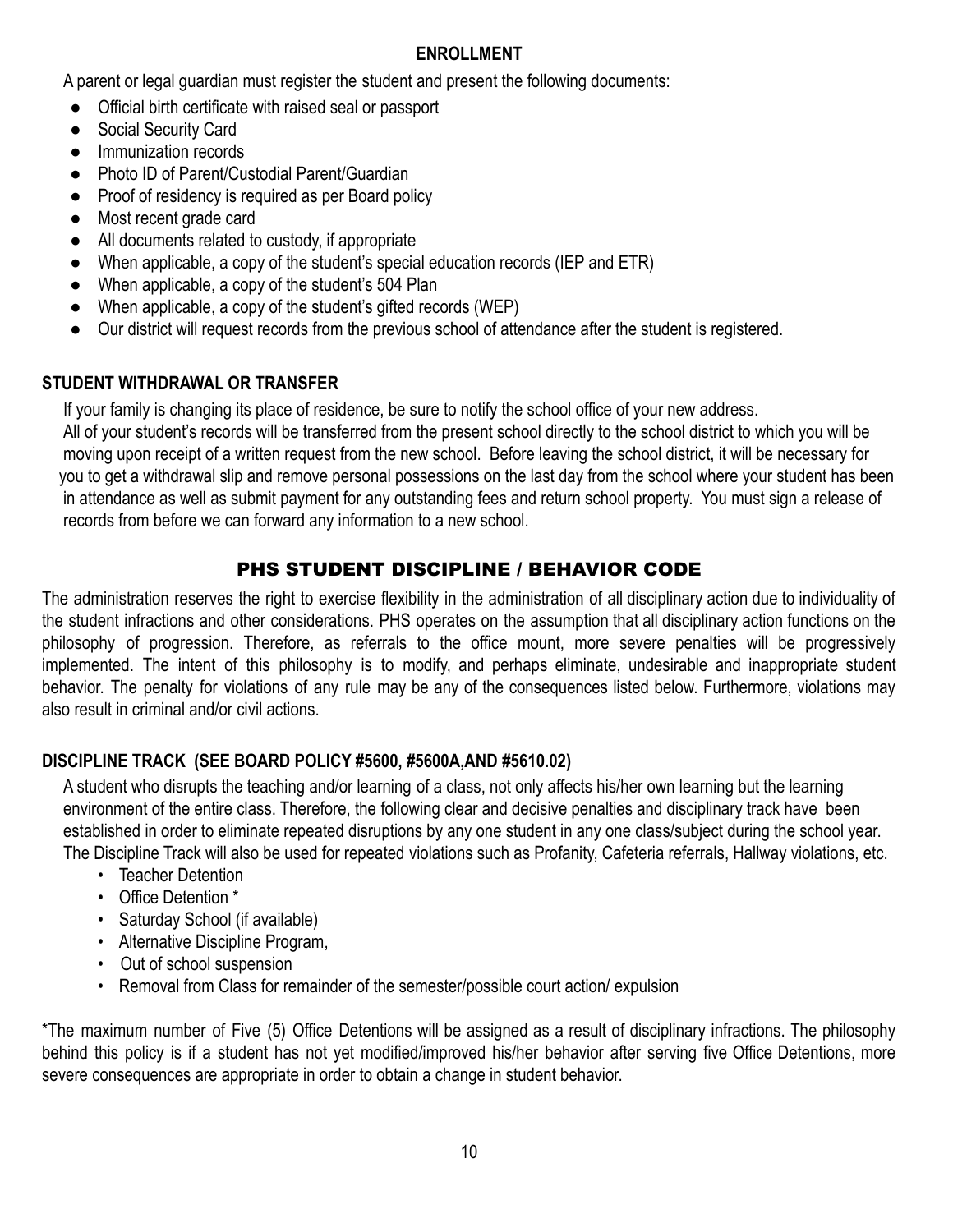#### **DETENTIONS**

Teacher Detentions can be served with the issuing teacher or monitored in the detention hall during the first half hour of an office detention.

Office Detention times will be determined in August.

Saturday Schools are held monthly on designated Saturdays from 8:00 until 11:00 am.

Alternative Discipline Program is held at Perrysburg Junior High School from 7:50 am until 3:00 pm.

Missed  $\frac{1}{2}$  hour detention = 1-hour detention Missed 1-hour detention = 2 hours of detention or Saturday School Missed Saturday School = Alternative Discipline Program or Out of School Suspension

#### **OUT OF SCHOOL SUSPENSION**

To be suspended from school means that while you are suspended, you are not allowed on school property to attend classes or extracurricular activities. Students are responsible to check the learning management system and/or contact their teachers to obtain work and keep up with assignments. Credit will be given for all work completed and turned in the day you return to school. Tests/quizzes should be completed upon return to school as well.

#### **SUSPENSION AND EXPULSION (SEE BOARD POLICY #5500.01)**

A student may be suspended by the Superintendent or the building principal for a period of not more than (10) days, provided the student has been given written notice of his/her suspension and the reasons thereof, and has been given an opportunity to appear at an informal hearing to answer the charges against him/her. The Superintendent may expel a student from school provided the student and his/her parent/ guardian have been given written notice of the intention to expel and the reasons. An opportunity to appeal, with a representative before the Superintendent (or designee), must be made within five (5) days after notice has been given, unless the Superintendent grants an extension of time. Extraordinary circumstances, involving the health and safety of students, that would require immediate exclusion of that student from a curricular for extra-curricular activity; the hearing shall be held within 72 hours.

#### **FIGHTING/ROUGHHOUSING/PUSHING (SEE BOARD POLICY #5500.01)**

The discipline for fighting can range from a suspension to possible expulsion and/or court action. Moreover, other levels of violence include:

- Loud Emotional Verbal Confrontation
- Roughhousing/Pushing
- Punching/Kicking

Any of these inappropriate behaviors can result in several days of detentions or a shorten suspension depending upon the events. Students should seek non-violent means to resolve their differences. Classroom teachers, counselors, coaches and administrators are all available to assist students resolve conflicts. If a student is found guilty of initiating a fight or aggravating a fight, disciplinary action will also result.

#### **INSUBORDINATION (SEE BOARD POLICY #5500.01)**

Students are expected to follow the instructions of all teachers and other school personnel while in the school, on school grounds, and at all school events, including those held off campus. Refusal by a student to cooperate with a reasonable request by a staff member will result in disciplinary actions.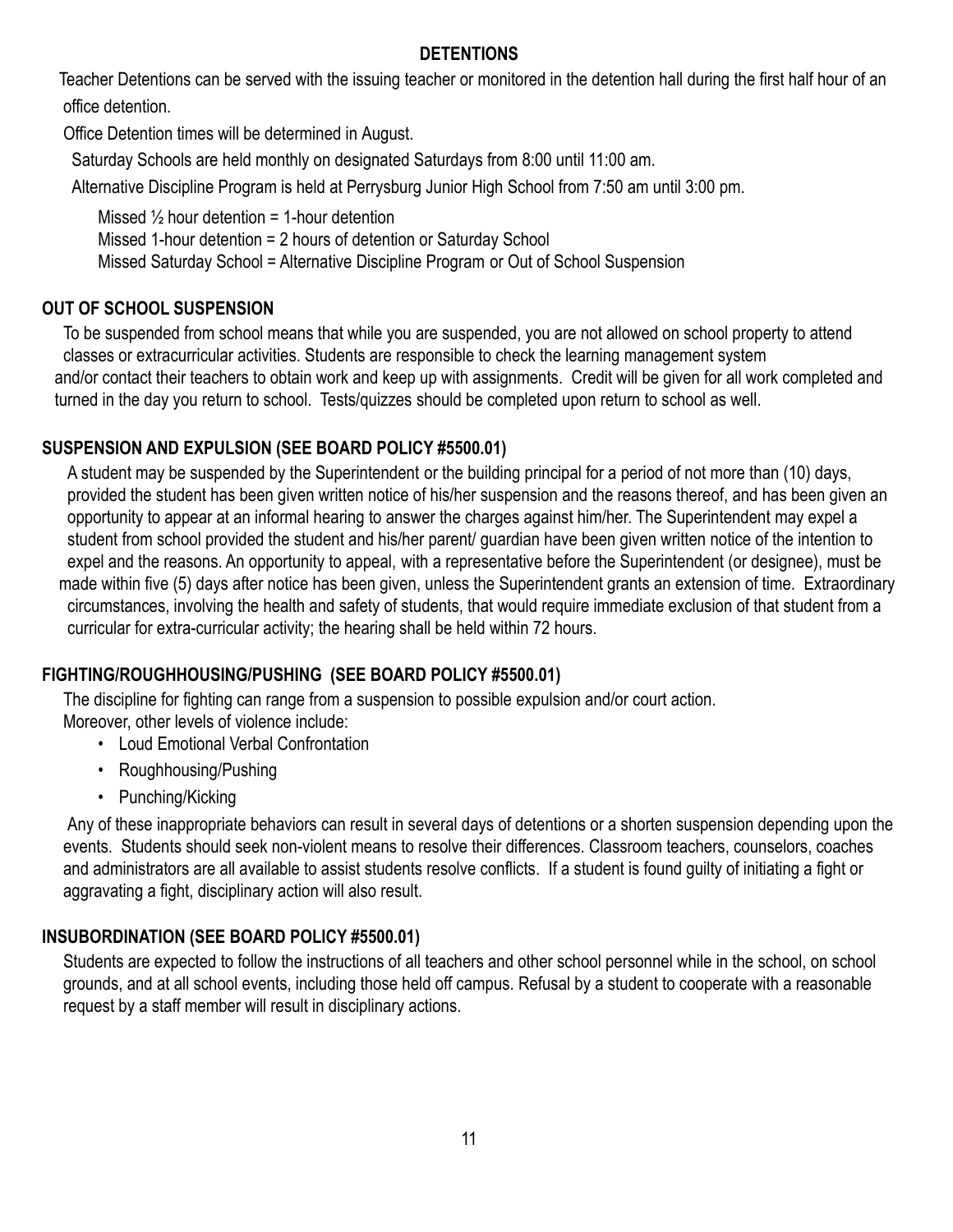#### **PROHIBITION AGAINST BULLYING AND OTHER FORMS OF AGGRESSIVE BEHAVIOR (SEE BOARD POLICY #5517.01)**

Harassment, intimidation, or bullying behavior by any student/school personnel in the Perrysburg School District is strictly prohibited, and such conduct may result in disciplinary action, including suspension and/or expulsion from school. "Harassment, intimidation, or bullying," in accordance with House Bill 276, means any intentional written, verbal, graphic or physical act including electronically transmitted acts or cyber-bullying (e.g. electronic devices, Internet, cell phone, social media), either overt or covert, by a student or group of students toward other students/school personnel with the intent to harass, intimidate, injure, threaten, ridicule, or humiliate. In particular, bullying includes the aforementioned acts occurring more than once. Such behaviors are prohibited on or immediately adjacent to school grounds, at any school-sponsored activity, on school provided transportation or at any official school bus stop that a reasonable person under the circumstances should know will have the effect of:

- a. Causing mental or physical harm to the other student; school personnel including placing an individual in reasonable fear of physical harm and/ or damaging of students' personal property; and,
- b. Is sufficiently severe, persistent or pervasive that it creates an intimidating, threatening or abusive educational environment for the other student/school personnel.

Any staff member or student or student's parent/guardian who believes s/he has been or is the victim of aggressive behavior should immediately report the situation to the building principal or assistant principal, or the Superintendent. The student may also report concerns to teachers and other school staff who will be responsible for notifying the appropriate administrator or Board official.

If the investigation finds an instance of harassment, intimidation, and/or bullying/cyberbullying by an electronic act or otherwise has occurred, it will result in prompt and appropriate remedial and/or disciplinary action. Retaliation or deliberately making false reports may result in disciplinary action.

In addition, Perrysburg Schools offers a Safe School Helpline, a toll-free number that parents, students or community members can report any information that threatens our students, faculty or staff. Your name is never asked. 1-800-418-6423 ext. 359.

Please visit [www.perrysburgschools.net](http://www.perrysburgschools.net) to read the entire Anti-Harassment Policy & Guideline 5517 and Bullying and Other Forms of Aggressive Behavior Policy & Guideline 5517.01. Click on Parent, then Policy Manual.

#### Bullying Prevention

We will not bully others.

We will try to help students who are bullied.

We will make it a point to include students who are easily left out.

We will report bullying to an adult at school or at home.

Discipline could result in a warning, detention or a suspension depending on the severity and/or frequency of the behavior.

#### **UNAUTHORIZED AREA (SEE BOARD POLICY #5500.01)**

Students are not to be in secured areas of the building, classrooms, and hallways without a staff member or their expressed permission. Students are not permitted outside of the building, in their cars or in the parking lot at any time except to park on arrival, use of off-campus pass, or dismissal. Property adjacent to the school is off limits to students before, during, and after school. Students may not leave campus once they are here and come back (i.e. Enrichment meeting gets out early = students must stay in the school building).

#### **USE OF TOBACCO/SMOKING (SEE BOARD POLICY #5512)**

Students who are caught smoking or have possession of tobacco products or any type of electronic vaping device are issued a 5 day out of school suspension. This suspension may be reduced to 3 days if the student meets with the ATOD Prevention Specialist for evaluation and completes any recommendations from the evaluation.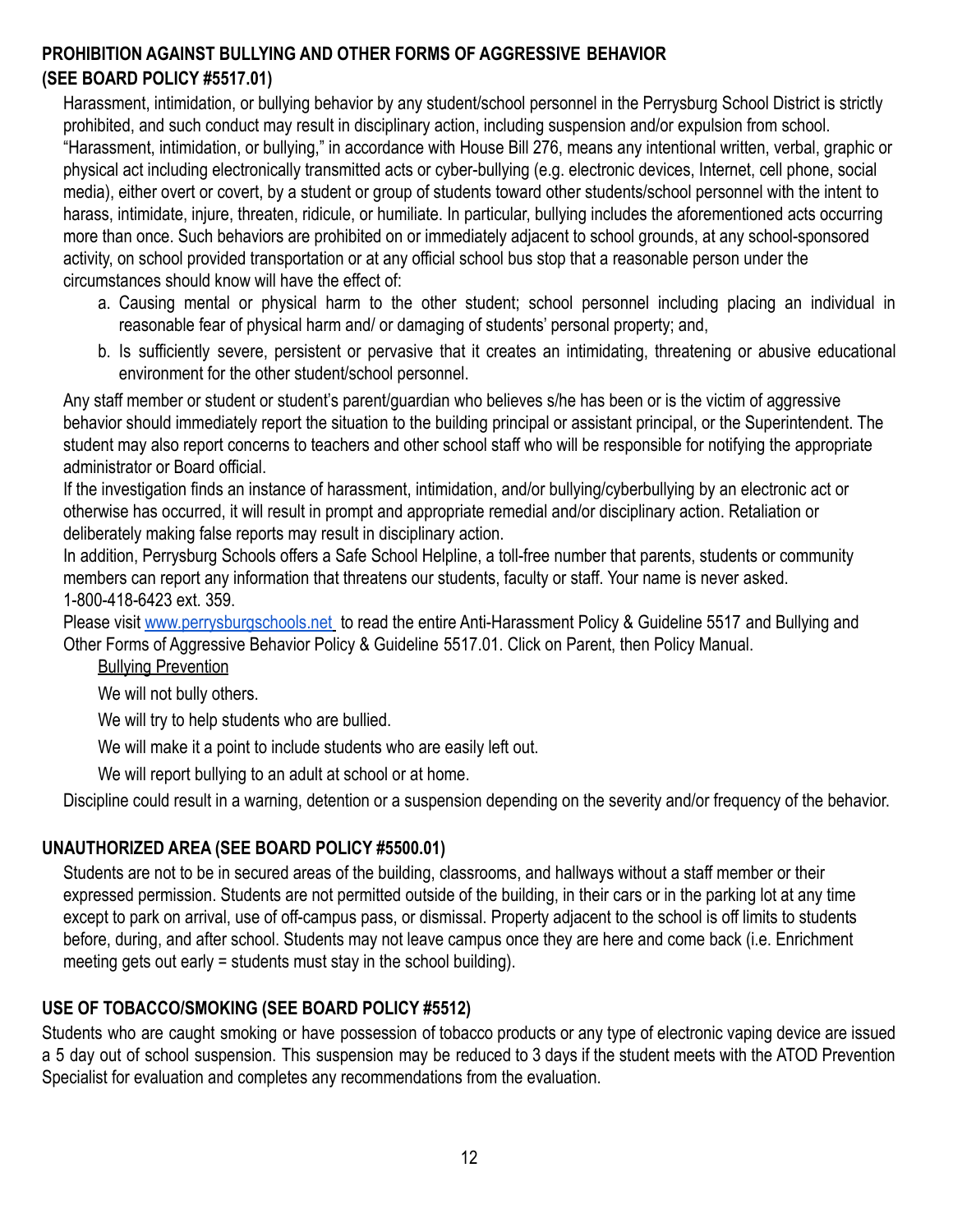#### STUDENT BEHAVIOR CODE OF CONDUCT (SEE BOARD POLICY #5500.01)

The Student Behavior Code, adopted by the Board as Section 3313.661 and 3313.662, Ohio Revised Code states: Any pupil engaging in the types of conduct either specifically or generally like the conduct listed below is subject to expulsion, suspension, emergency suspension, removal or permanent exclusion from curricular or extracurricular activities pursuant to Sections 3313.661 and 3313.662, Ohio Revised Code. This code applies to student conduct on school property, or while in the control or custody of the school district, regardless of whether on or off school premises, or at a school-related activity, regardless of location.

Extracurricular activities and school events (such as Graduation, Prom, and Sporting Events) are privileges not rights. Violation of the code of conduct can/may result in a loss of these privileges, in addition to other school discipline (such as detentions, removal of parking privileges or suspensions).

The types of conduct prohibited by this code are as follows:

#### **A. DISRUPTIVE/INSUBORDINATE**

- 1. Tardiness.
- 2. Truancy.
- 3. Skipping class.
- 4. Inappropriate public display of affection.
- 5. Dressing or appearing in a fashion deemed inappropriate, including but not limited to that which either (1) interferes with the student's safety, health, or welfare, or that of other students, or (2) causes disruption or directly interferes with the educational process, or (3) is not in accordance with the vocational requirements of a specific program.
- 6. Failure to comply with rules or directions of teacher, student teachers, aides, bus drivers, principals, or other authorized personnel.
- 7. Any infraction or refusal to comply with the rules and regulations of the school.
- 8. Persistent disobedience, insubordination, or other misconduct pertaining to any rules or regulations governing student conduct.
- 9. Stealing, causing damage to, or destroying school property or private property on school premises or private or public property on school premises.

#### **B. DISORDERLY**

- 1. Illegal or unauthorized entry to school facilities.
- 2. Forgery or falsification of school-related information or documents, or information on correspondence directed to the school.
- 3. Academic misconduct, including but not limited to, cheating, plagiarism, and transmission of unauthorized academic information.
- 4. Copywriting infringement and unauthorized copying.
- 5. Subject to lawful exercise of First Amendment Rights, participation in any activity or conduct which substantially disrupts or materially interferes with or is likely to disrupt or interfere with any school function, activity or purpose, or that creates a reasonable likelihood of interference with the health, safety or well-being of the rights of other students.
- 6. Smoking, possession, or use of tobacco products or any type of electronic vaping device.
- 7. Gambling.
- 8. Use or display of obscenity or profanity, including but not limited to obscene gestures, signs, pictures, publication or partial phrases that can be implied to be obscene.
- 9. Damage or destruction of property belonging to a school employee or anyone connected with the school district, whether on or off school premises.
- 10. Causing or attempting to cause damage to the property of another public or private school on that school's premises.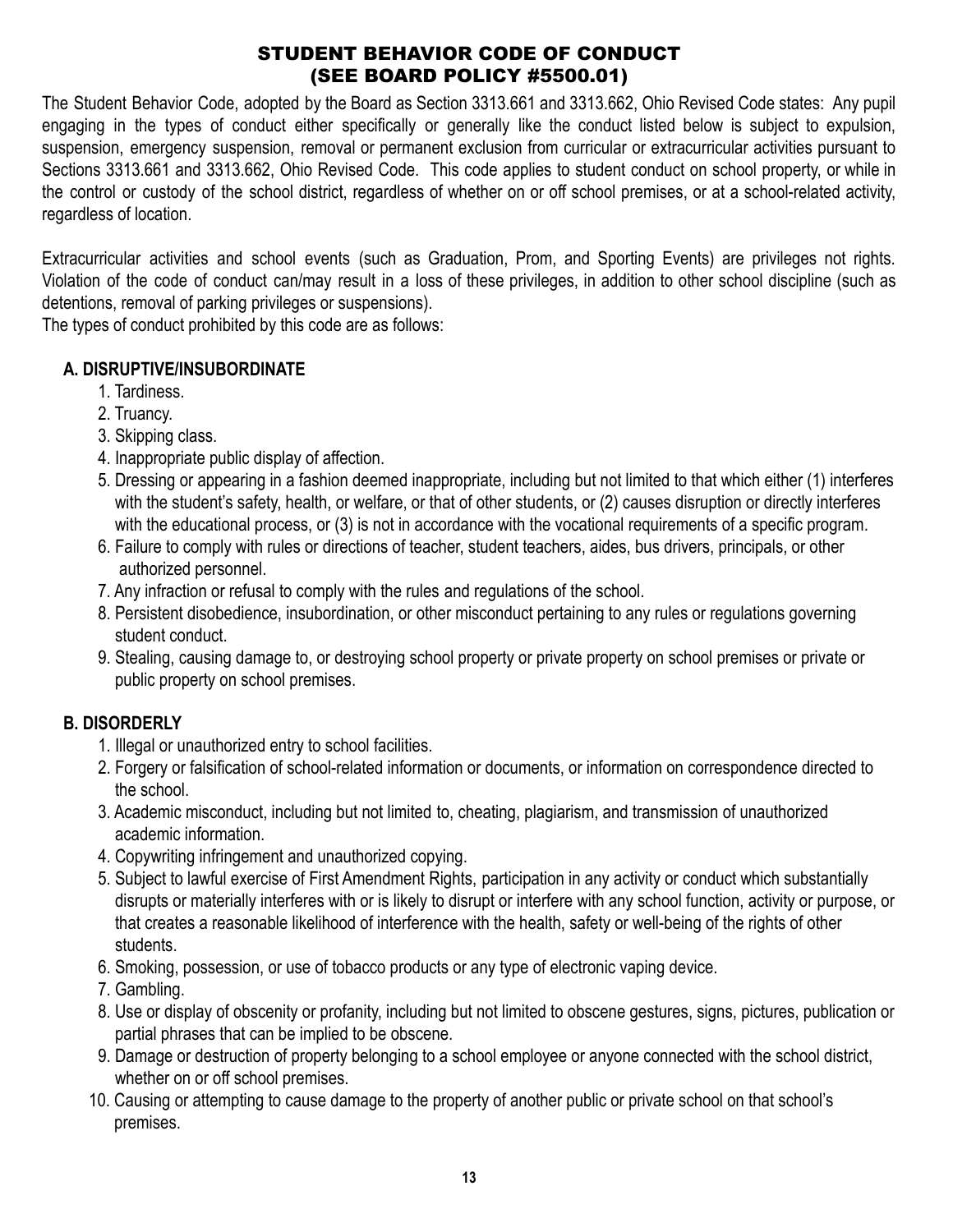#### **C. ENGAGE IN ANY CONDUCT THAT IS VIOLENT or ENDANGERS THE SAFETY, MORALS, HEALTH or WELFARE of SELF and/or OTHERS**

- 1. Causing or attempting to cause physical injury to any student, teacher, other school employee, or any other individual.
- 2. Fighting.
- 3. Threatening or intimidating any student, teacher, other school employee or any individual by written, verbal, or gesture means.
- 4. Hazing.
- 5. Interfering with school purposes or with the ordinary operation of the school by using, threatening to use, aiding or abetting other persons to use violence, force, coercion, threats, intimidation, fear or disruptive means.
- 6. Possessing, using, transmitting or concealing any object that might be considered a dangerous weapon or instrument of violence, or any violation of Board Policy on dangerous weapons in school.
- 7. Possessing, using, selling, buying, transmitting, secreting, or evidence of consumption of any alcoholic beverage, narcotic, or hallucinogenic drug, marijuana, barbiturate, amphetamine, inhalant, paraphernalia, controlled, or counterfeit controlled substance, or any other intoxicant or illegal drug.
- 8. Engaging in any act that frightens, degrades, disgraces or tends to frighten, degrade, or disgrace any person by a gesture, a written, or a verbal means during any period of time when the student is properly under the authority of school personnel.
- 9. Any conduct which violates local, state, or federal law.

#### **D. TECHNOLOGY**

- 1. Deletion of computer files or knowingly introducing computer viruses.
- 2. Unauthorized entry into school computers, sites or information databases.
- 3. Improper or inappropriate use of school computers including but not limited to accessing information unrelated to school purposes or activities.
- 4. Accessing unauthorized or inappropriate sites.
- 5. Possession of software that can facilitate other offenses or attempting to get by the proxy (filter).
- 6. Getting by the proxy (Federally mandated filter).
- 7. Attempting to access or interrupt district services.
- 8. Theft or access to programs that constitute criminal activity.

The administrative staff will decide the penalty for the violation of these policies. Such action can come in the form of counseling, parent conferences, assignment of additional work, rearrangement of class schedules, detention, suspension to a maximum of ten days, recommendation of expulsion from school and/or referral to juvenile authorities

#### TECHNOLOGY ACCEPTABLE USE POLICY FOR STUDENTS (SEE BOARD POLICY #7540.03)

Please check the website, [www.perrysburgschools.net](http://www.perrysburgschools.net) for the updated policy. Click on Parent, then Policy Manual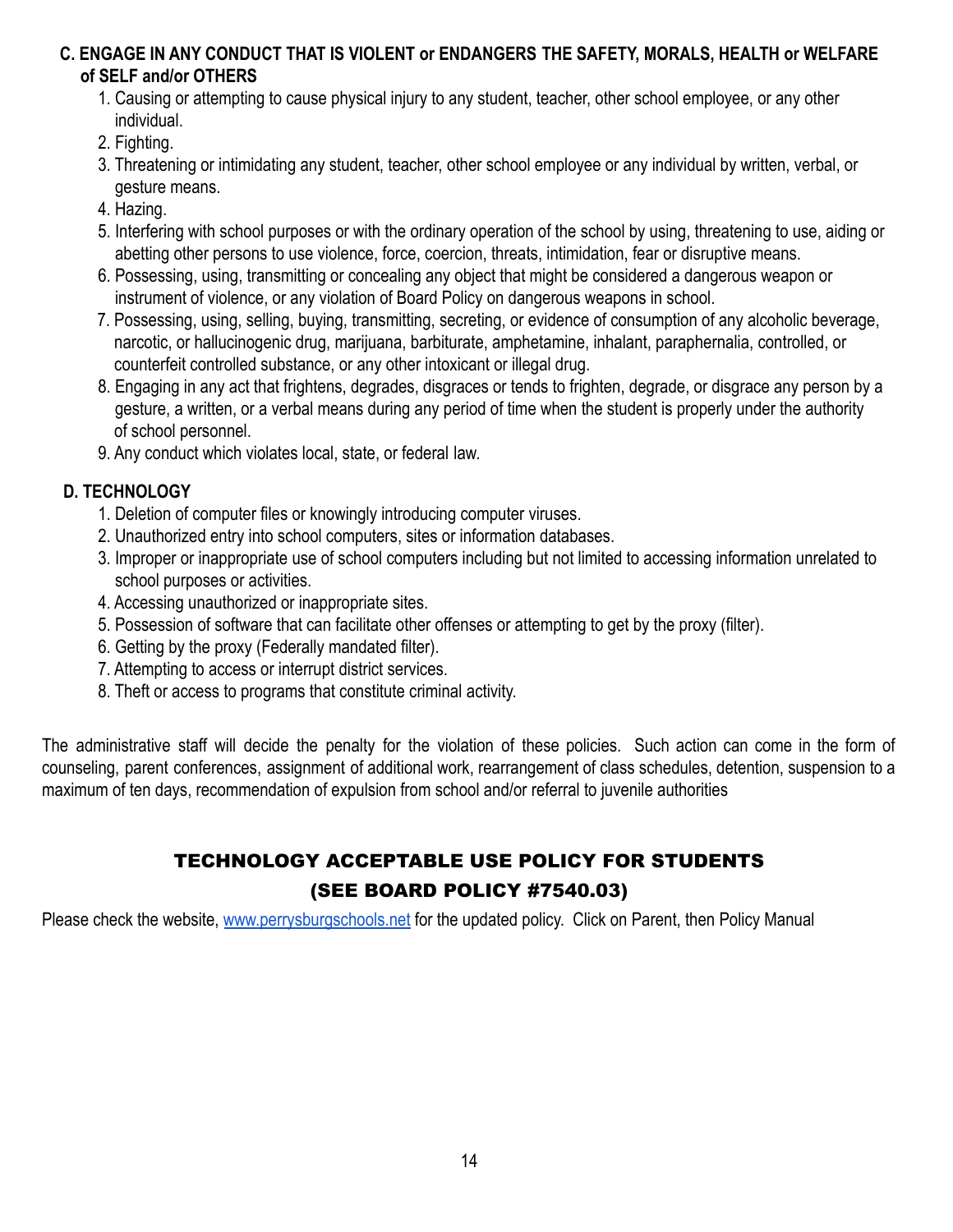#### SCHOOL BUS RULES OF CONDUCT (SEE BOARD POLICY #5600 and 5600A)

- 1. School Bus stops shall be limited to a central point where students can meet safely.
- 2. Students are to be at their bus stop at least five minutes prior to bus arrival time and go promptly to the bus when school is dismissed. Drivers are not required to wait for students, as all students further down the route would be forced to wait longer.
- 3. Students shall load/unload from the bus at their designated stop in an orderly manner and avoid crowding and pushing.
- 4. Students must leave or board the bus at locations to which they have been assigned unless they have parental and administrative authorization to do otherwise. In other words, permission forms MUST be signed by the building. Administrator and the parent, and MUST constitute an emergency situation. NO EXCEPTIONS.
- 5. Students are required to remain on the bus once they have boarded.
- 6. Eating, drinking and littering are not permitted.
- 7. The driver is in full charge of the bus at all times and is responsible for order. The driver will report inappropriate student behavior to the principal. Threatening or endangering situations will be reported immediately to the Transportation Office.
- 8. Disorderly conduct or refusals to submit to the authority of the driver will be reported on the referral form.
- 9. Noise on the bus shall be kept to a minimum. However, there must be absolute quiet at a railroad crossing and other places of danger as specified by the driver.
- 10. Students must remain in their seats while the bus is in motion.
- 11. Students must not throw anything out any windows/doors or on the bus.
- 12. Students must not hang any object or part of their body out the bus window.
- 13. Parents/students will be responsible for any damage done to a bus.
- 14. Students: Don't lose your riding privileges! Follow these rules:
	- A. Observe the same conduct as in the classroom.
	- B. Be courteous; use no profane language.
	- C. Do not eat or drink on the bus.
	- D. Keep the bus clean.
	- E. Cooperate with the driver.
	- F. Do not be destructive.
	- G. Do not smoke or produce a flame.
	- H. Stay in your seat.
	- I. Keep head, hands and feet inside the bus.
	- J. Bus drivers are authorized to assign seats.
- 15. Cross the street at least 10 feet ahead of the bus.
- 16. Pupils are never permitted to transport animals or potential dangerous objects such as glass, knives, lighters, etc. on the school bus. Objects that are packaged to eliminate hazards may be approved.
- 17. Students who are eligible for transportation will be assigned to a specific route. Unauthorized students will not be permitted to ride a bus they are not assigned to ride.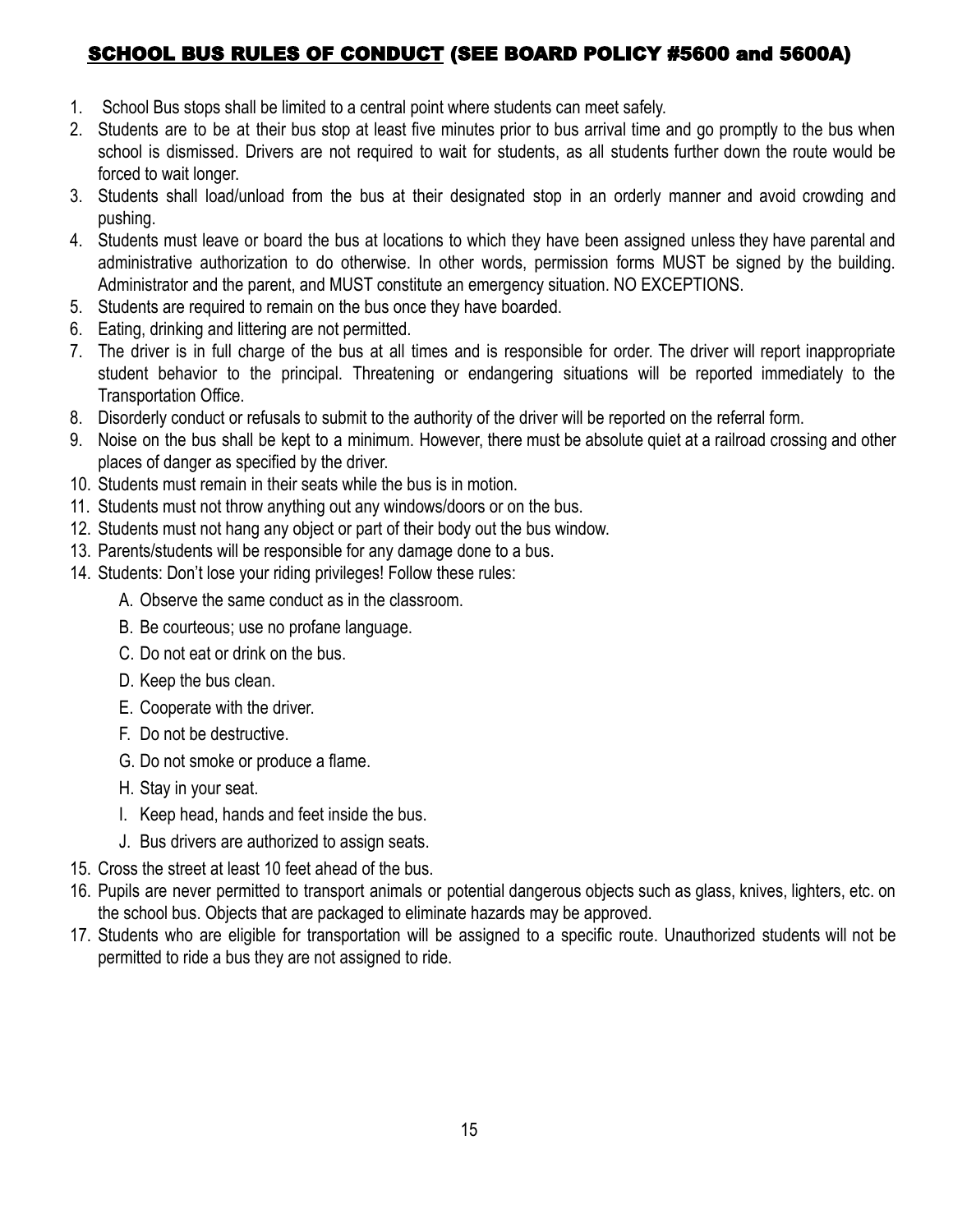#### **SCHOOL BUS PENALTIES FOR MISCONDUCT**

In order to ensure the safe operation of school buses and to ensure consistent enforcement throughout the Perrysburg School District, the following procedure shall be followed when it becomes necessary to take disciplinary action because of misconduct aboard a school bus:

- First referral: Warning letter to parents and student and/or school disciplinary measure
- Second referral: Three days suspension from bus riding privileges and/or school disciplinary measure.
- Third referral: Ten days suspension from bus riding privileges and/or school disciplinary measure.
- Fourth referral: Suspension for remainder of the school year from bus riding privileges and/or school disciplinary measures.

**NOTE**: If school officials deem the offense serious enough, any of the preceding steps may be superseded and the next step enforced and permanent loss of bus privileges may result.

#### GENERAL SCHOOL GUIDELINES & SAFETY PROCEDURES

#### **APPEARANCE/DRESS (SEE BOARD POLICY #5511)**

Dress and grooming for the students of PHS is an individual family matter as long as the dress code and common rules of health, safety, and decency are maintained. Moreover, clothing that distracts from the daily educational process is not appropriate. The dress code is in effect during the regular school day and appropriate clothing is expected during extracurricular events. \*Violation of the dress code will result in discipline according to the Student Behavior Code.

- 1. Shoes must be worn at all times. No slippers should be worn to school.
- 2. No hats, or bandanas, or the like. may be worn in the building during school hours unless it is a designated spirit day. Hooded sweatshirts are allowed, but the hood must be worn down.
- 3. Student's dress/appearance including length, style, **skin exposure**, etc. should be appropriate for a high school educational setting. Micro mini skirts and short shorts are not permitted along with midriff tops. Shirts/tops should not be low cut or revealing. Tops should have a sleeve or a wide strap at the shoulder. Pants and jeans should be worn at the waist without sagging. No undergarments should show at any time.
- 4. Clothing (including face coverings) with offensive language, graphics, and drug, alcohol or tobacco related references will not be permitted.
- 5. Chains are not permitted as well as jewelry/accessories with spikes, points or sharp edges.
- 6. No student shall be permitted to wear or display any clothing, jewelry, insignia, or other items, which identify a student as a member of a gang or symbolize support of a gang.
- 7. No costume clothing permitted unless it is a designated school spirit day.
- 8. While on a reduced student population schedule, book bags will be allowed. Should we return to all students attending everyday, large purses and book bags are to be kept in the student's locker throughout the school day. One laptop case or bag of similar size may be carried. Laptop cases may not exceed 16" x 11" x 3".

Any student whose appearance is considered unhealthy, unsafe, unclean, disruptive or inappropriate shall be sent to the office or asked to remedy the problem. At the administrators' discretion, students may be required to wear T-shirts inside out, issued a discipline action and/or contact parents to bring in appropriate clothing. If parents are not available, students will be removed from the regular class setting until appropriate clothing is available (\*See above).

#### **CONTROL OF BLOOD-BORNE PATHOGENS (SEE BOARD POLICY #8453 AND #5780)**

The district seeks to provide a safe educational environment for students and take appropriate measures to protect those students who may be exposed to blood-borne pathogens in the school environment and/or during their participation in school related activities. While the risks of students being exposed to bloodborne pathogens may be low, students must assume that all body fluids are potentially infectious and must take precaution to follow universal procedures in order to reduce such risks and minimize and/or prevent the potential for accidental infection. Whenever a student has contact with blood or other potentially infectious material, s/he must immediately notify his/her teacher, who will contact an administrator. The parents of the student who is exposed as well as those of the student who caused the exposure will be contacted. The student's parents are encouraged to consult with the student's physician concerning any necessary post-exposure treatment.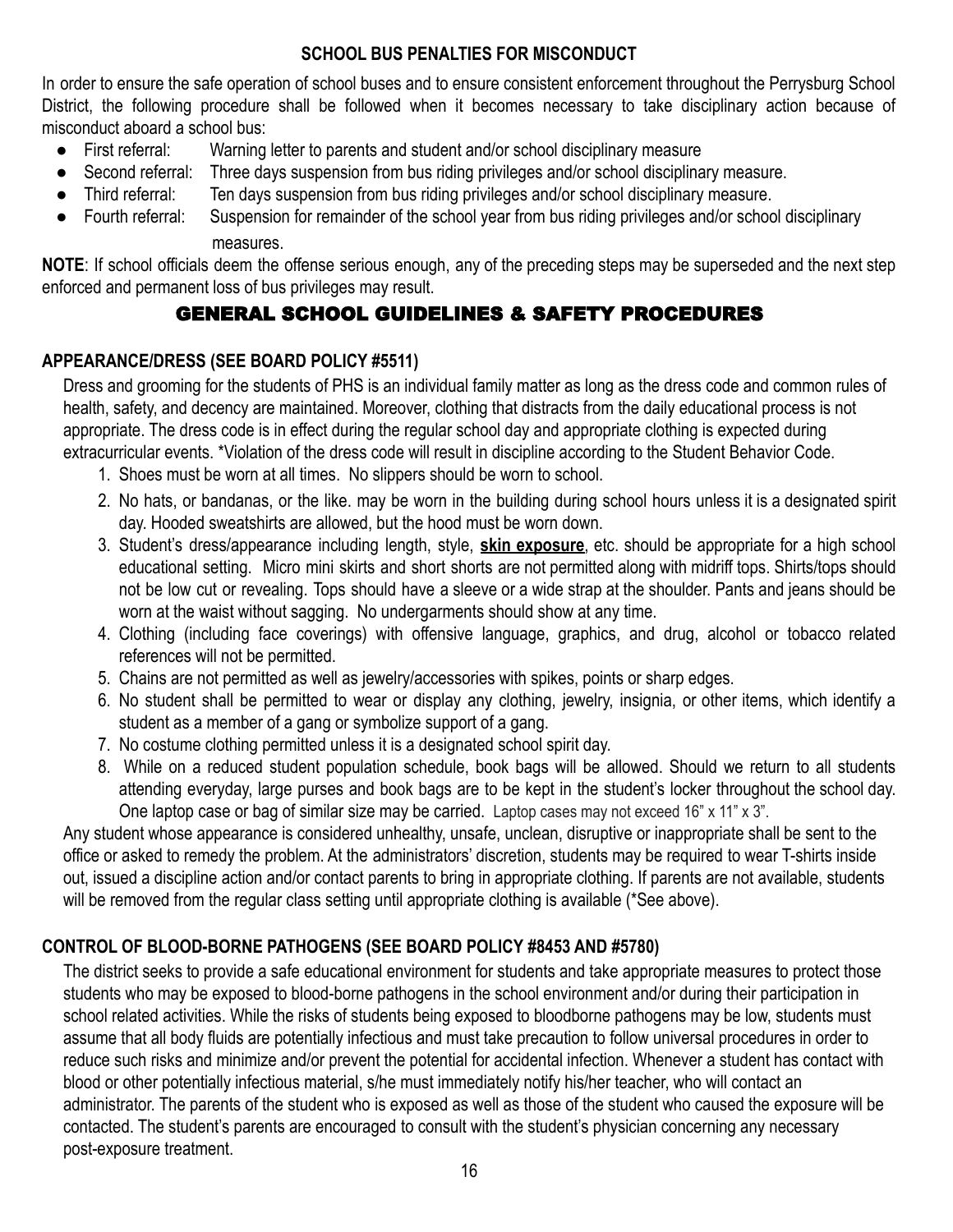#### **DANCES (SEE BOARD POLICY # 5850)**

PHS students may bring a guest to Homecoming, Winter Ball and Prom provided a Guest Permission Slip has been turned into the office prior to the dance. Homecoming, Winter Ball and Prom are semi-formal and formal dances, therefore, no tennis shoes, jeans, hats, glow sticks and other items that are inappropriate will be allowed. **All dancing must be face to face. Inappropriate dancing will not be allowed**. No Junior H.S. students are permitted to attend PHS dances. Random breathalyzer testing will be administered.

#### **DUE PROCESS RIGHTS (SEE BOARD POLICY #5610.03, #2260.01B, AND #5780)**

The Board of Education recognizes that students waive certain constitutional rights regarding their education. Accordingly, the Board has established due process procedures. The Superintendent shall ensure that all members of the staff use the procedures when dealing with students. These procedures may be requested from the school office or found on the district website at <http://go.boarddocs.com/oh/perrysburg/Board.nsf/goto?open&id=BUSQMQ69DC74>

#### **DRUG-FREE SCHOOLS (SEE BOARD POLICY #5530,#5530A,AND # 5530B)**

In accordance with Federal Law, the Board of Education prohibits the use, possession, concealment, or distribution of drugs by students on school grounds, in school or school-approved vehicles, or at any school-related event. Drugs include any alcoholic beverage, anabolic steroid, or dangerous controlled substance as defined by Federal Law, or substance that could be considered a "look-a-like" controlled substance. Compliance with this policy is mandatory for all students. Any student who violates this policy will be subject to disciplinary action, in accordance with due process and as specified in the student handbooks, up to and including expulsion from school. When required by State law, the District will also notify law enforcement officials. The District is concerned about any student who is a victim of alcohol or drug abuse and will facilitate the process by which s/he receives help through programs and services available in the community. Students and their parents should contact the school principal or counseling office whenever such help is needed.

#### **ELECTRONIC DEVICES (SEE BOARD POLICY #5136)**

Parents, guardians and students are expressly prohibited from using covert means to listen in or make a recording (audio or video) of any meeting or activity at school. This includes placing recording devices, or other devices with one or two way audio communication technology (i.e., technology that allows a person off site to listen to live conversations and sounds taking place in the location where the device is located), within a student's book bag or on the student's person without the express written consent of Sara Stockwell, Ed.S., Director of Student Services and Well-Being, -419-874-9131, extension 2155, [sstockwell@perrysburgschools.net](mailto:sstockwell@perrysburgschools.net) (PEVS Policy 2461 - Recording of District Meetings involving students and/or parents)

An "electronic device" includes any wireless communication devices that emit an audible signal, vibrate, display a message or otherwise summon or deliver a communication to the possessor. Students may use EDs before and after school, during after school/extracurricular activities and at school-related functions as long as they do not create a distraction, disruption or otherwise interfere with the educational environment. **High school students are permitted to use EDs in-between classes and during lunch break. Use of EDs, except approved educational devices, at any other time is prohibited and they must be powered completely off (i.e. not just placed into vibrate or silent mode) and stored out of sight.** Approved EDs are to remain inaudible at all times during the school day; ringers must be silenced, headphones must be used as needed and students are not to talk on the phone. Students may not use EDs on school property or at a school-sponsored activity to access the District's network, unless a guest account is available.

Distracting behavior that creates an unsafe environment will not be tolerated. Students are prohibited from using EDs to capture, record or transmit the words (i.e. audio) and/or images (i.e. pictures/video) of any student, staff member or other person in the school or while attending a school-related activity, without express prior notice and explicit consent for the capture, recording or transmission of such words or images. Students are prohibited from using an ED in any way that might reasonably create in the mind of another person an impression of being threatened, humiliated, harassed, embarrassed or intimidated.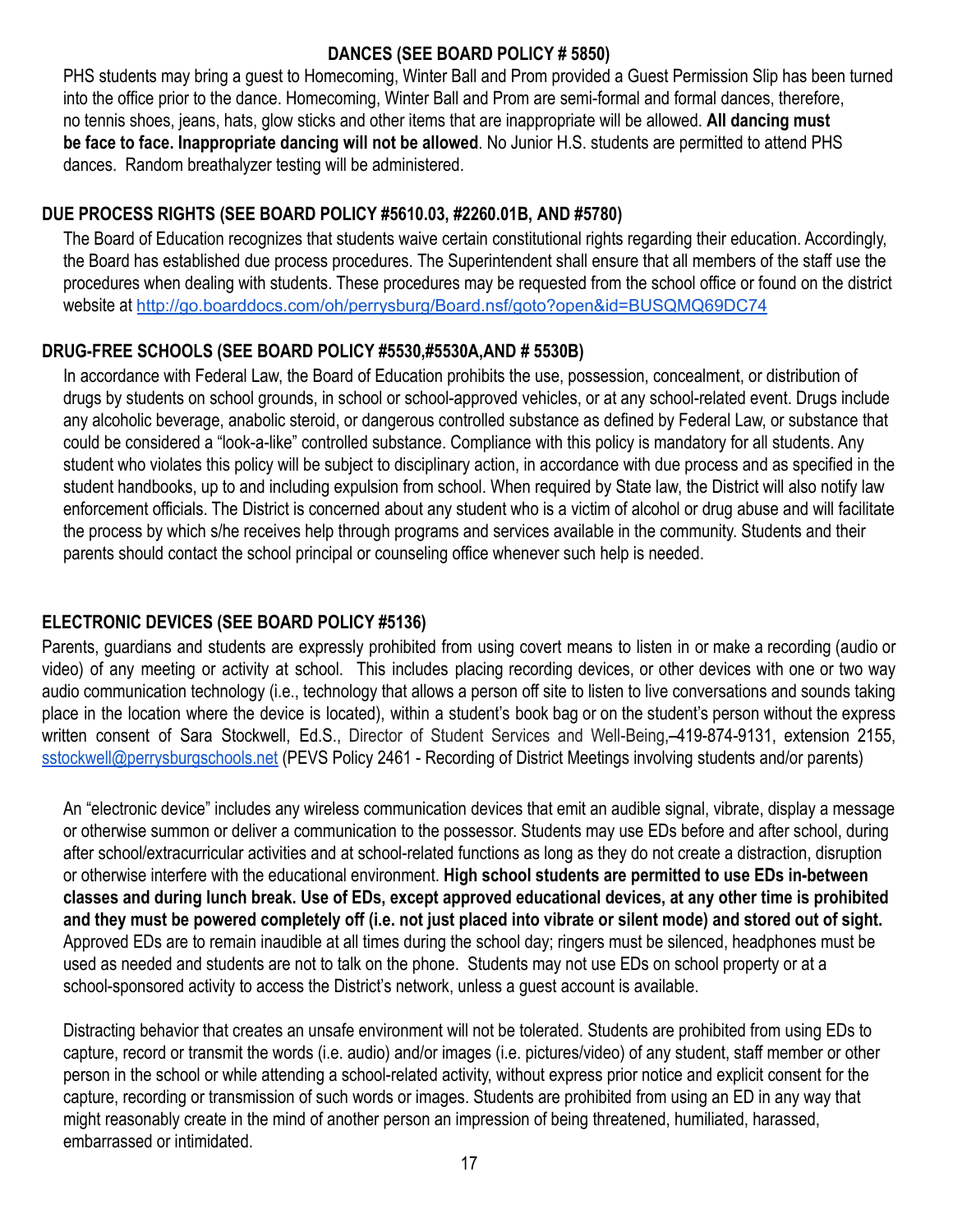EDs, including but not limited to those with cameras, may not be possessed, activated or utilized at any time in any school situation where a reasonable expectation of personal privacy exists. These locations and circumstances include but are not limited to locker rooms, shower facilities, restrooms and any other areas where students or others may change clothes or be in any stage or degree of disrobing or changing clothes.

Students may use EDs for an educational or instructional purpose (e.g. taking notes, recording a class lecture, writing papers) with the teacher's permission and supervision. Teachers may permit student use of EDs in their classrooms as they feel it is appropriate.

Violations of this policy may result in disciplinary action and/or confiscation of the ED. The building principal may also refer the matter to law enforcement if the violation involves an illegal activity (e.g. child pornography).

Students are personally and solely responsible for the care and security of their EDs.

The Board assumes no responsibility for theft, loss, damage or vandalism to EDs brought onto its property, or the unauthorized use of such devices.

Please visit www.perrysburgschools.net to read the entire Electronic Devices Policy 5136. Click on Parent, then Policy Manual.

Any student in violation of the above prohibitions may result in a disciplinary action, confiscation of the device and/or the issue may be referred to law enforcement if it involves any illegal activity.

The first violation will result in an office detention.

The second violation will result in multiple office detentions or Saturday School or A.D.P. -or suspension.

Failure to give the item including battery to a staff member when requested will be considered insubordination and might constitute reasonable suspicion for search of the electronic device.

#### **FERPA RIGHTS (SEE BOARD POLICY #2416 AND #5780)**

Parents have the right to inspect and review his or her child's education records, the right to seek to amend the records, the right to consent to disclosure of personally identifiable information from the records (except in certain circumstances) and the right to file a complaint with the Office regarding an alleged failure by a school to comply with FERPA: Family Policy Compliance Office, U.S. Department of Education, 400 Maryland Ave SW, Washington D.C. 20202-5920 Phone: 1-800-USA- LEARN (1-800-872-5327)

#### **FIELD TRIPS**

As part of the educational services of the school, students are often taken on field trips. One written permit from the parent **must** be filed at the beginning of the year for each student before the student is allowed to accompany a class on field trips. All trips are supervised by regular classroom teachers and often by parents.

#### **HEALTH SERVICES (SEE BOARD POLICY #5310, #5320, #5330, #5330.02, #5335, AND #5336)**

In compliance with law, the Board of Education may require students to submit to periodic health examinations to: protect the school community from the spread of communicable disease; verify that each student's participation in health, safety and physical education courses meets his/her individual needs and/or verify that the learning potential of each child is not lessened by a remediable physical disability. Unless the physical examination or screening is permitted or required by an applicable State law, parents may refuse to allow the Board to administer a non-emergency, invasive physical examination or screening upon written notification to the Board within fourteen (14) days after receipt of the Board's annual public notice. **Medication use in school**-see district website, click on Parent, then Policy Manual under Health Services for policy and procedures.

#### **HOMEWORK REQUEST FOR STUDENTS**

In case of absences, parents and/or students should check Schoology or contact teachers directly to obtain missing assignments.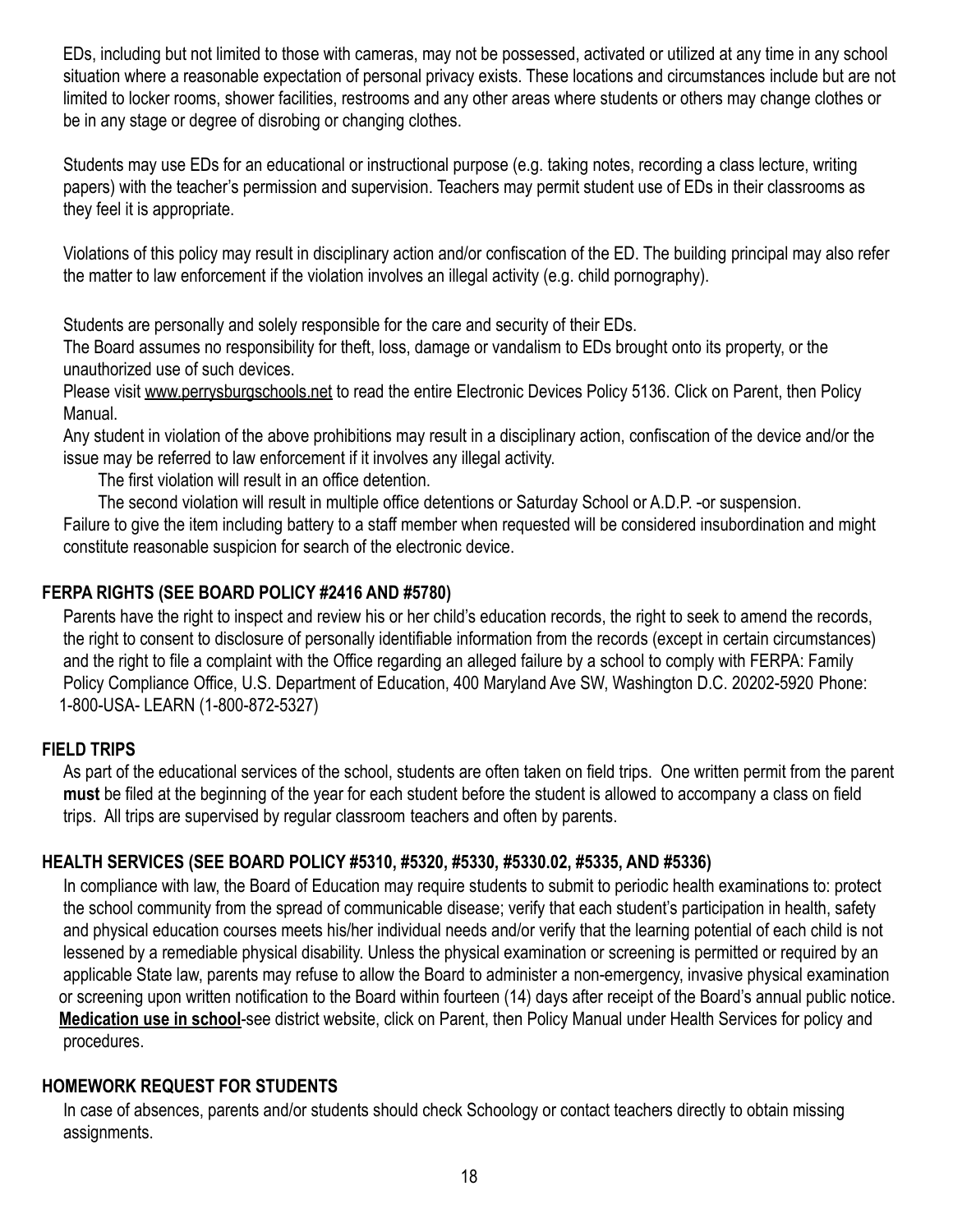#### **ID CARDS (see board policy #5111A )**

All students are required to carry their PHS picture ID's. These IDs are required for admission to certain school activities, for use in the computer labs, and for checking materials out of the media center. In addition to carrying the ID, all CCP, Marketing, and PENTA Students must present their IDs to staff members upon exiting/entering the building. For all students, failure to present ID when asked by a staff member constitutes insubordination and will result in disciplinary action. Lost IDs can be replaced in the library for a fee of \$5.00.

#### **ILLNESS & ACCIDENTS AT SCHOOL (see board policy #5340 and #5340A)**

The clinic, located in the Main Office, is provided for ill students. Students becoming ill during the school day should notify their teacher and then receive permission and a pass to the office. If there is a need to go home, a parent will be contacted. If proper procedure is not followed and the student leaves the school without checking out, or if the student remains in a restroom without notifying the office, the student may be considered truant. State Law requires all students will have an Emergency Medical Authorization Form completed by parents and on file in the office should an accident or an emergency arise. This form is mandatory and will be included in the "Back to School" packet to be turned in at orientation.

#### **LOCKERS/PERSONAL PROPERTY (SEE BOARD POLICY #5771)**

While on a reduced student population schedule, book bags will be allowed. Should we return to all students attending everyday, large purses and book bags are to be kept in the student's locker throughout the school day. Students are encouraged not to bring items of value to school. The school is not responsible for the safekeeping and will not be liable for any loss or damage to personal valuables. Gym lockers are assigned to students in P.E. and to be used by the students. Students must provide their own locks. If there are special circumstances locks may be purchased through the physical education department. The school accepts no responsibility for the loss of contents in the locker. The administration reserves the right to search lockers, electronic devices such as cell phones, person and personal belongings of a student on school grounds/school activity for maintenance of order, violation of discipline code, or student safety.

#### **LOST & FOUND**

The Lost & Found area is located in the storage room in the Commons. Items found of higher value may not be placed in the Lost & Found but secured in the main office. Students should ask about these items. If not claimed within 2 weeks, items in the Lost & Found are donated to Goodwill.

#### **LUNCH (SEE BOARD POLICY #6152.01, #8500, AND #8531)**

Lunch is served during one of four scheduled 30-minute lunch periods. The consumption of food is permitted in the c Commons and per teacher discretion in the classroom. Students are not permitted to eat in any of the hallways. Students will not "cut" in line and will be respectful to other students and cafeteria employees. PHS has a "closed" lunch period; therefore students are NOT permitted to leave the building for lunch, have visitors, or have food delivered, unless approved by the office. Procedure for the Collection and Payment for Charged Meals - Administrative Guideline 8500D – may be accessed at <http://www.boarddocs.com/oh/perrysburg/Board.nsf/goto?open&id=B5GHSQ49BFA6>

#### **MEDIA CENTER/COMPUTER LAB (SEE BOARD POLICY #2520D AND #7540)**

A valid student ID is required for library checkouts and interlibrary loans. A computer student login is necessary for logging on to any computer. Computer logins are given to all students at orientation. It is recommended that students memorize their computer username/password.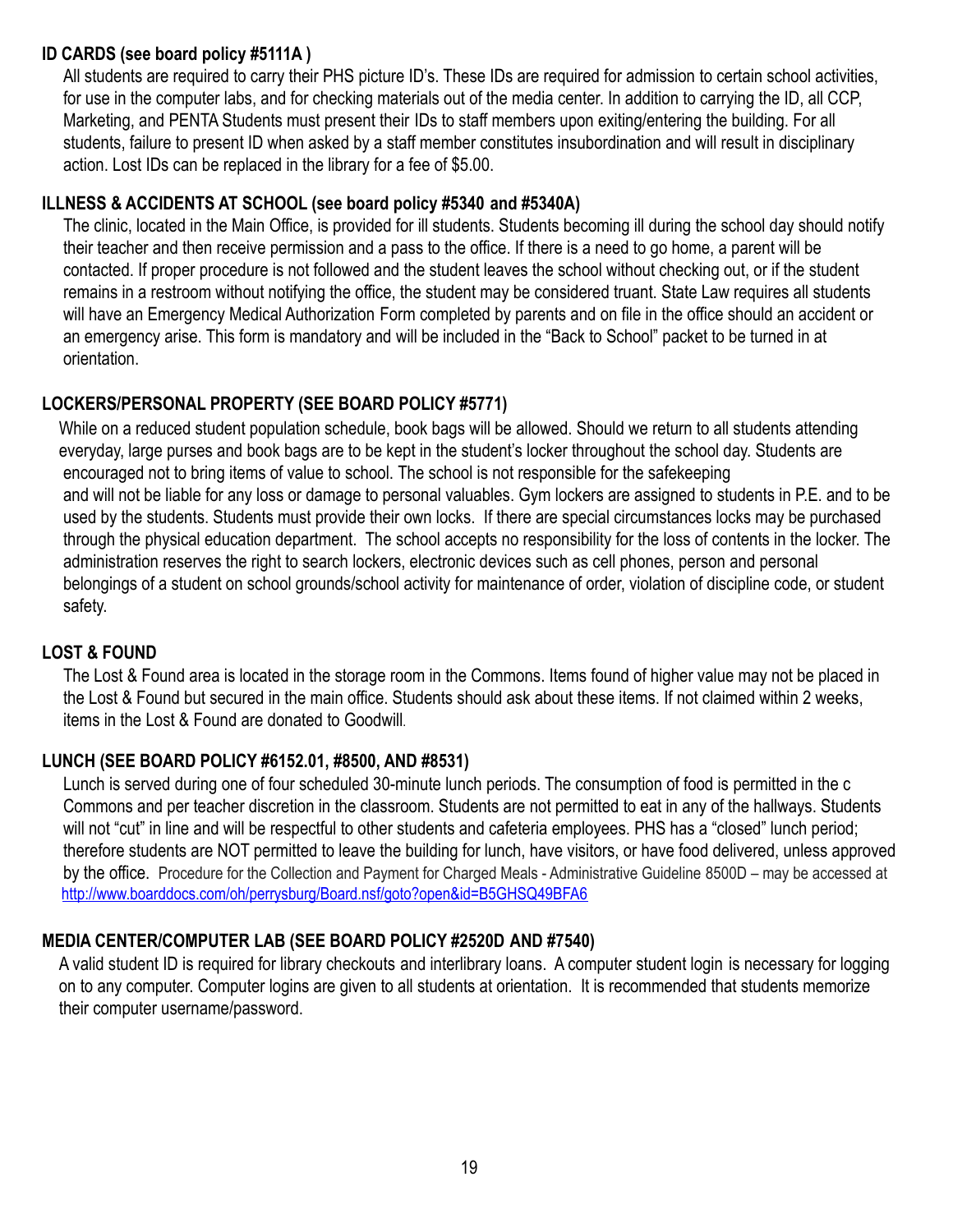#### **MEDIA PERMISSION**

Any person or organization seeking to take photographs or make audio and/or video recordings of students or a school activity that is not a public event must obtain prior permission from the Principal.

#### **NOTICE OF NONDISCRIMINATION AND INTERNAL COMPLAINT PROCEDURES (SEE BOARD POLICY #2260 AND #3122B)**

Any form of discrimination or harassment can be devastating to an individual's academic progress, social relationship and/or personal sense of self-worth. As such, the Board of Education does not discriminate on the basis of race, color, national origin, sex (including sexual orientation or transgender identity), disability, age (except as authorized by law), religion, military status, ancestry, or genetic information (collectively, "Protected Classes") in its educational programs or activities. Any person who believes that s/he has been discriminated against or denied equal opportunity or access to programs or services may file a complaint with the District's Rights Coordinators: The Executive Director of Pupil Services (419) 874-9131 is the District Compliance Officer for students. Building principal shall serve as Building Compliance Officers (419) 874-3181.

#### **PARKING PRIVILEGES (SEE BOARD POLICY #5514A, #5515, AND #5515B)**

Parking is available to all seniors, juniors and sophomores with a valid driver's license, registration and permit. Parking without a permit or parking in areas not designated for student parking will result in disciplinary action, fines or towing at owner's expense. Reckless operation and noncompliance of traffic signs will not be tolerated on school property. All seniors, juniors and sophomores must meet the following conditions to obtain a parking pass.

These conditions include:

- the student has no attendance problems such as excessive tardies or unexcused absences.
- the student has no discipline problems including excessive detentions, and/or suspensions.
- or are in a School Related Work Program/College Credit Plus

Parking privileges may be denied to any student who violates the parking rules. Parking applications are available in the main office.

#### **PESTICIDE APPLICATION (SEE BOARD POLICY #8431 AND #8431A)**

Pesticides may periodically be applied to school property and parents, adult students and employees have the right to request prior notification of such pesticide applications by using Form 8431 F5. In the case of an emergency, pesticides may be applied in classroom buildings without prior notice, but those who request notification will be notified of the emergency application as soon as possible after it occurs. Prior notification will not be given for lawn applications.

#### **POSITIVE BEHAVIOR INTERVENTION AND SUPPORTS AND LIMITED USE OF RESTRAINT AND SECLUSION (SEE BOARD POLICY #5630.01)**

The Board is committed to the District-wide use of Positive Behavior Intervention and Supports ("PBIS") with students. Student Personnel shall work to prevent the need for the use of restraint and/or seclusion. PBIS emphasizes prevention of student behavior problems through the use of non-aversive techniques, which should greatly reduce, if not eliminate, the need to use restraint and/or seclusion.

Professional staff members and support staff determined appropriate by the Superintendent are permitted to physically restrain and/or seclude a student, but only when there is immediate risk of physical harm to the student and/or others, there is no other safe and effective intervention possible, and the physical restraint or seclusion is used in a manner that is age and developmentally appropriate and protects the safety of all children and adults at school.

All restraint and seclusion shall only be done in accordance with this Policy, which is based on the standards adopted by the State Board of Education regarding the use of student restraint and seclusion.

Training in methods of PBIS and the use of restraint and seclusion will be provided to all professional staff and support staff determined appropriate by the Superintendent. Training will be in accordance with the State's Standards.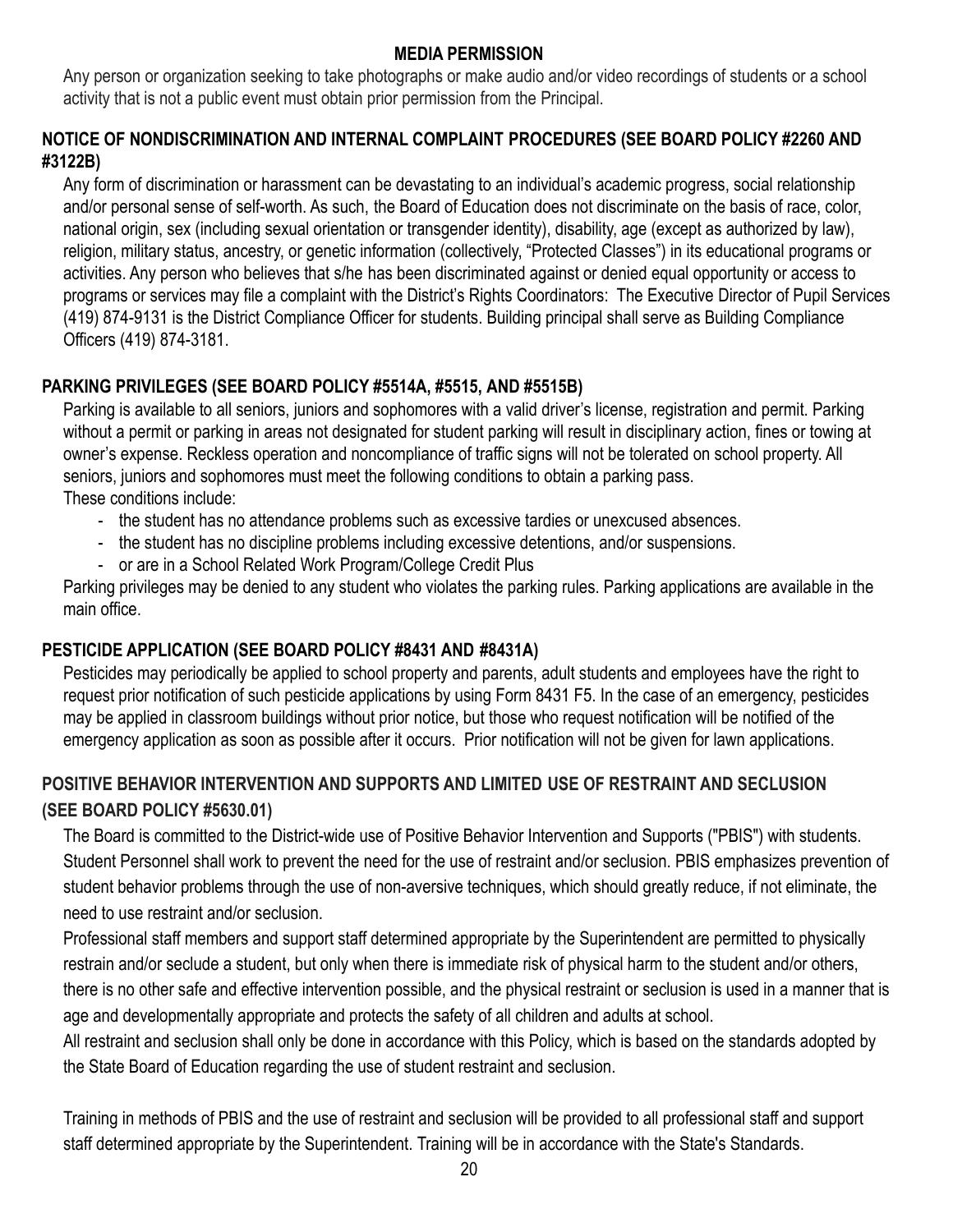Only school staff who are trained in permissible seclusion and physical restraint measures shall use such techniques. Every use of restraint and seclusion shall be documented and reported in accordance with this Policy. To read the full Policy 5630.01 - Positive Behavior Intervention and Supports and Limited use of Restraint and Seclusion, please visit this direct link <http://go.boarddocs.com/oh/perrysburg/Board.nsf/goto?open&id=BUSQMQ69DC74> on our web site under Parents and click on Policy Manual.

#### **PROCEDURES FOR INSPECTION OF INSTRUCTIONAL MATERIALS (SEE BOARD POLICY #9130A)**

A member of the public may make a request to inspect instructional materials by completing Form 9130 F3 and submitting it to the Superintendent. Upon receipt, the Superintendent/designee will contact the person making the request within five (5) days to schedule an appointment to review and inspect the material indicated. If, upon inspection and review, the person would like to file a complaint about the instructional materials, the person shall follow the complaint procedures outlined in Policy 9130 and Administrative Guideline 9130.

#### **PUBLIC RECORDS (SEE BOARD POLICY #8310 AND #8310A)**

The School District's public records are available for public inspection and/or copying in accordance with State law. Requests to inspect and/or obtain copies of public records shall be submitted to the Treasurer. A request must at least identify the records requested with sufficient clarity to allow the District to identify, retrieve and review the records. If it is not clear what records are being sought, the Treasurer shall contact the requester for clarification. The District may ask the requester's identity and the reason the information is being sought in writing, but such disclosure is not mandatory. Each request shall be evaluated for an estimated length of time required to gather the records. A fee may be assessed for copies provided.

#### **SAFER OHIO SCHOOL TIP LINE AND CRISIS TEXT LINE (SEE BOARD POLICY #8410G AND 8630)**

Perrysburg Schools utilizes the Safer Ohio School Tip Line. This is a free service that accepts calls and texts 24/7. The tip line allows students, parents, guardians, school administrators and employees to anonymously share information with school officials and law enforcement about threats to safety. The tip line number is **844-723-3764**.

Another resource is the Crisis Text Line. By texting the keyword **"4hope" to 741 741,** you will be connected to a trained Crisis Counselor within 5 minutes. Any person may need help in coping with a stressful situation. Reach out by text to communicate with someone trained to listen and respond in a method that is private, secure and confidential. The Crisis Text Line is a free, confidential service available 24/7 via text on mobile devices. Data usage while texting Crisis Text Line is free and the number will not appear on a phone bill with the mobile service carrier. People of all ages may use the Crisis Text Line.

#### **SCHOOL DELAYS/CANCELLATIONS**

Notification of school delays/cancellations are distributed to all major radio, television stations, and the district's notification system as soon as a decision has been made.

#### **SCHOOL PASSES**

Students are not permitted in the hallways during classes without a valid pass. Forging anyone's signature/initials on a pass will result in a disciplinary action. The following are types of school passes. Admit Passes (pink)- issued by the office to students who arrive after the first period has begun. Hall Passes- issued by staff members and used by students (one name per pass) to move from one location to another while classes are in session. Students will be issued a cardstock hall pass each semester to use or a teacher may issue a yellow pass.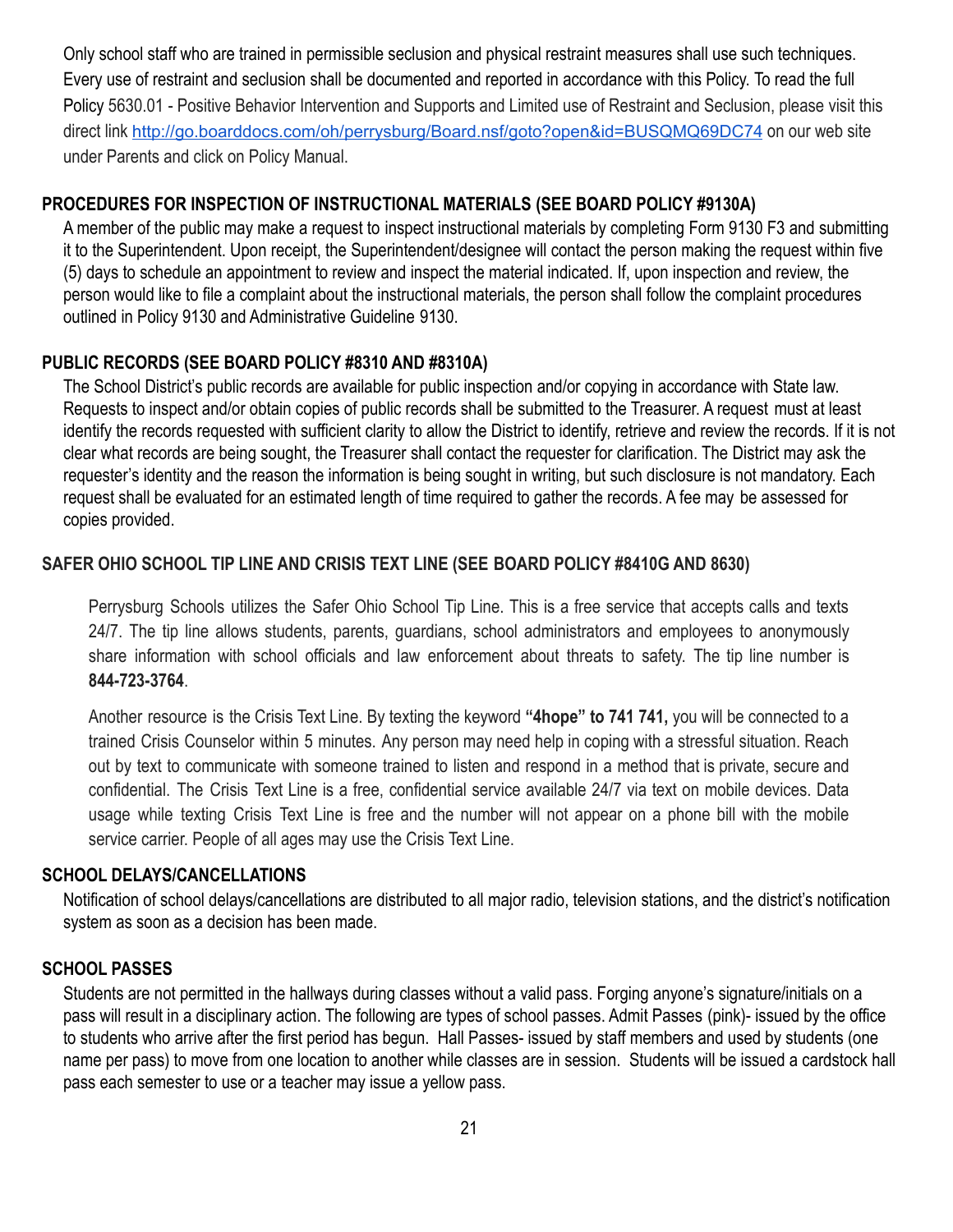**Off-Campus Passes** - issued by the office to students leaving early for illness/ appointments. (green pass)

**Signing Out/Early Dismissal**- Early dismissals/signing out require students obtaining an **"Off-Campus Pass"** from the main office. If a student has an appointment, he/she must bring a written note from a parent/guardian to the main office on the day of the absence. In order for the absence to be excused, the following information should be included on the note: Student Name, Reason for leaving school, Time for dismissal, and Parent Signature & phone number. **Calls to the attendance hotline cannot be accepted for this purpose**.

The absence will be excused provided the reason fulfills one of the 7 excused absence reasons. The office will issue an Off-Campus Pass with the designated dismissal time on the pass. The student should show the pass to his/her teacher when the designated time arrives and proceed to leave the building. If requested, the student should present his/her pass to teachers/monitors patrolling the hallways. If the student returns to school the same day, he/she must **'sign in' in the main office with the Off-Campus Pass upon returning to school.** Leaving early due to illness requires confirmation with a parent by phone or in person. Leaving the building for any reason during the school day without a pass will be considered truancy.

#### **STUDENT POSTERS/SIGNS (SEE BOARD POLICY #3231 AND 5722)**

All student posters and/or signs must be approved by the administration before they can be displayed in the building.

#### **STUDENT PRIVACY AND PARENTAL ACCESS TO INFORMATION (SEE BOARD POLICY #2416)**

The Board of Education respects the privacy rights of parents and their children. No student shall be required, as a part of the school program or the District's curriculum, to submit to or participate in any survey, analysis or evaluation that reveals information concerning: political affiliations or beliefs of the student or his/her parents; mental or physical problems of to the student or his/her family; sex behavior or attitudes; illegal, anti-social, self-incriminating or demeaning behavior; critical appraisals of other individuals with whom respondents have close, family relationships; legally-recognized privileged and analogous relationships, such as those of lawyers, physicians and ministers; religious practices, affiliations or beliefs of the student or his/her parents; or income (other than that required by law to determine eligibility for participation in a program or for receiving financial assistance under such a program). Parents may inspect any materials used in conjunction with any such survey, analysis or evaluation by contacting the building principal.

A copy of the District's Section 504 SECTION 504/ADA Prohibition against Discrimination based on a Student's Disability, Board Policy 2260.01, and the related Administrative Guideline, AG2260.01B, can be obtained from the office of: Executive Director of Pupil Services, 140 E. Indiana Ave., Perrysburg OH 43551 419-874-9131 or by accessing the school district's policy manual under the Parent tab at [www.perrysburgschools.net.](http://www.perrysburgschools.net/)

#### **STUDENT FUNDRAISING AND SALES (SEE BOARD POLICY #6611 AND #8500)**

All fundraising and sales must be approved by the administration and the Board of Education. Unauthorized fundraising may result in a disciplinary consequence.

#### **VISITOR POLICY/SHADOWING (SEE BOARD POLICY #9150)**

An application for a visitor is available in the counseling office and must be completed and returned to the counseling department at least **5 days before the visit**. Visitors are not permitted the week before a school vacation or during the first or last week of a semester, or during exams. Other visitor/parent guidelines may be found on the website.

#### **WEBSITE—www.perrysburgschools.net (SEE BOARD POLICY#7540.02)**

Parents are encouraged to use the district's website: www.perrysburgschools.net. Please check out our "Parent" link from the home page and visit the school pages for announcements, calendars, breaking news and a range of additional information.

#### **WORK PERMITS**

Work permits are available in the Main office. By law anyone under the age of 18 is required to complete a work permit if they are going to be employed. Note: If a student presently has a sport physical on file and it is valid for the current school year it may be used for the work permit. Additional information is available under the "Parent" link on the district website.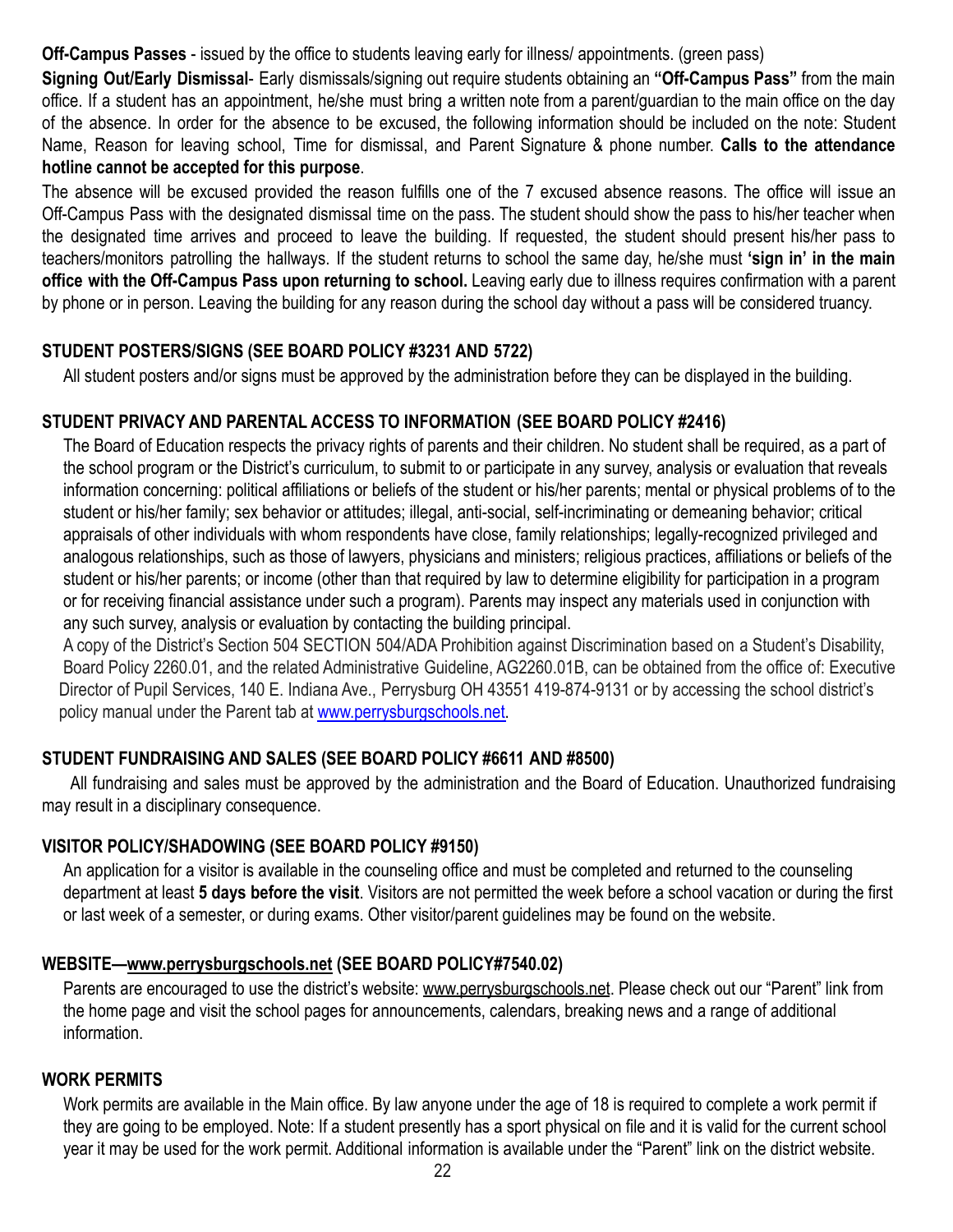#### ACADEMIC INFORMATION

#### **ACADEMIC LABS (SEE BOARD POLICY #2623)**

There are academic labs available to students throughout the school day. Students are encouraged to get extra help in the subject areas of writing, math, foreign language, social studies and science. Teachers and/or study hall monitors may send students to the lab on a pass. Students must present the pass to a staff member upon entering.

#### **ACADEMIC INTEGRITY (SEE BOARD #5500.01)**

Academic Integrity is an expectation for every student at PHS. Being aware of your academic responsibilities is the best way to avoid an accusation of dishonesty. Aiding someone in being dishonest or sharing your work is just as serious as being dishonest yourself. If you feel something is unethical, your instincts are probably right. Academic dishonesty is defined as the act of presenting the words or thoughts of another person as if they were your own. Plagiarism will be judged as flagrant or accidental. Flagrant plagiarism is extensive, intentional, and/or shows a pattern to deceive. Submitting someone else's paper, including commercially prepared papers, will be considered flagrant plagiarism. Accidental plagiarism is infrequent, minor, and usually involves a misunderstanding of citation requirements. In an effort to help students understand this integrity policy, the following examples of academic dishonesty might include but are not limited to:

- Giving or copying another student's homework.
- Using prohibited (unauthorized) resources, tests or electronic information on quizzes, tests or assignments.
- Eyes not on their own test or quiz.
- Allowing another student to view your test or quiz.
- Working with others on an assignment that was intended to be done individually (consider all work individual unless otherwise specified).
- Altering answers on a graded test or quiz

#### **The following examples of plagiarism might include but are not limited to:**

- Downloading a paper from a "paper-mill" or paying someone to write a paper for you.
- Submitting another student's work as your own.
- Copying a portion of another's work without proper citation.
- Paraphrasing ideas without documentation.
- Using another's opinions, theories, quotations, graphics, interviews, email, or other information without citing the source.
- Using the exact language of someone else without using quotation marks and/or without giving proper credit to the author.
- Discipline consequences for cheating/plagiarizing on **homework**:

1st two incidents - Warning and teachers/parent notification

3rd incident - removal from opt out privileges

Discipline consequence for cheating/plagiarizing a **test, quiz, project, or assessment** - removal from opt out privileges and office detention

Further discipline could be administered for stealing a test or disseminating a stolen test (hard copy or electronic).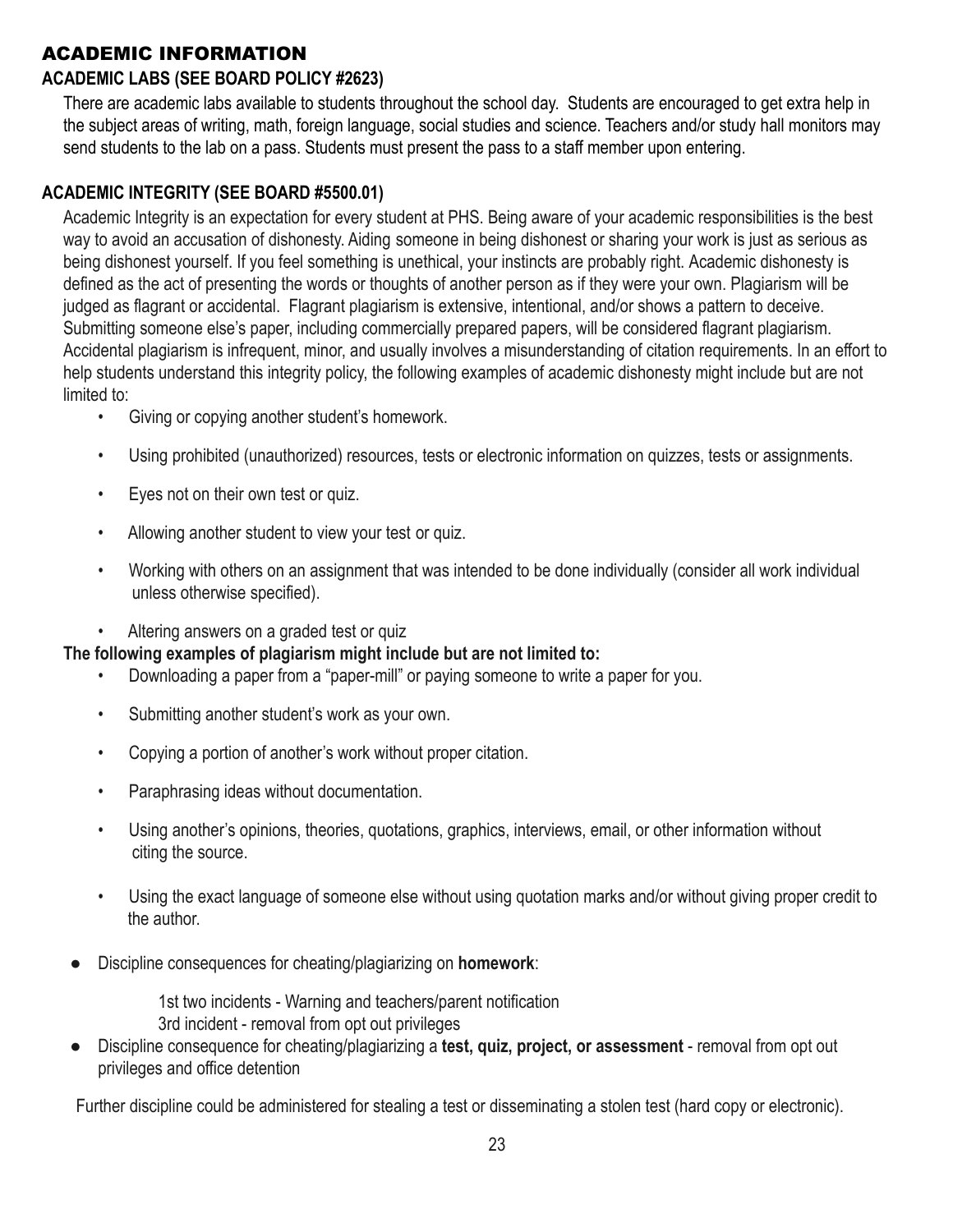#### **ALTERNATIVE LEARNING CENTER**

Grades earned at an alternative site (JDC, etc.) will be averaged on a prorated scale into a related PHS core subject. Requested homework is completed for the students benefit only; students will not receive credit for the homework.

#### **EXAM WEEK**

No college or vacation absences are allowed.

#### **EXAM OPT OUT POLICY**

The Exam Opt Out policy has been established to encourage high standards in behavior and in academic performance for students.

Each semester all students may opt out of a total of 2 exams, one from the 2A criteria and one from the 2B criteria.\*\*

#### **ELIGIBILITY CRITERIA FOR THE EXAM OPT OUT POLICY**

#### **\*2A Behavior/Grade Option**:

- 1. To opt out of an exam, a student may not have any office discipline issues, i.e. any disciplinary form filed in the office, including the 4th tardy to school/class. Teacher detentions are not office detentions.
- 2. Students must have at least a C for both quarters in a class to be eligible for the behavior/grade **opt out option**.
- **2B Double A's Option**: Students who have an "A" each quarter in a course are eligible for the Double A Option. \*\*Seniors second semester can opt-out of any exam in which they have an A or A- for both 3<sup>rd</sup> and 4<sup>th</sup> quarter.
- NOTE: **Opting out is at the discretion of the teacher.** The exam in some courses is part of the required curriculum; therefore, students cannot opt out of this exam. Moreover, an exam in one course may be a requirement for enrollment in a future course. Further, students may not opt out of both semester exams in one course.

#### **GRADING POLICY (SEE BOARD POLICY #5421 AND 5421A)**

Perrysburg High School is on a modified 4.0 grading scale. The 4.0 scale is modified to accommodate 4.5 Honors and 5.0 AP classes. Grades are reported to parents and students four times per year using a letter grade derived from the percentage scale below. Interim reports are posted prior to the failing of a quarter or when a student is performing significantly below ability.

Teachers may use a variety of methods to arrive at their evaluation of a student's performance in the classroom. The following percentages will be used to determine grades.

| A    | $95.5 - 100$   |                 | $C_{+}$ 77.5 - 81.4999 | $\Box$ | 60.5 – 63.4999 |
|------|----------------|-----------------|------------------------|--------|----------------|
| A- 1 | 91.5 - 95.4999 |                 | $C = 73.5 - 77.4999$   | E.     | 0 – 60.4999    |
| $B+$ | 88.5 – 91.4999 | $C$ - $C$ - $C$ | 69.5 – 73.4999         |        |                |
| B.   | 85.5 – 88.4999 | $\Box$ +        | 66.5 – 69.4999         |        |                |
| B-   | 81.5 – 85.4999 | D.              | $63.5 - 66.4999$       |        |                |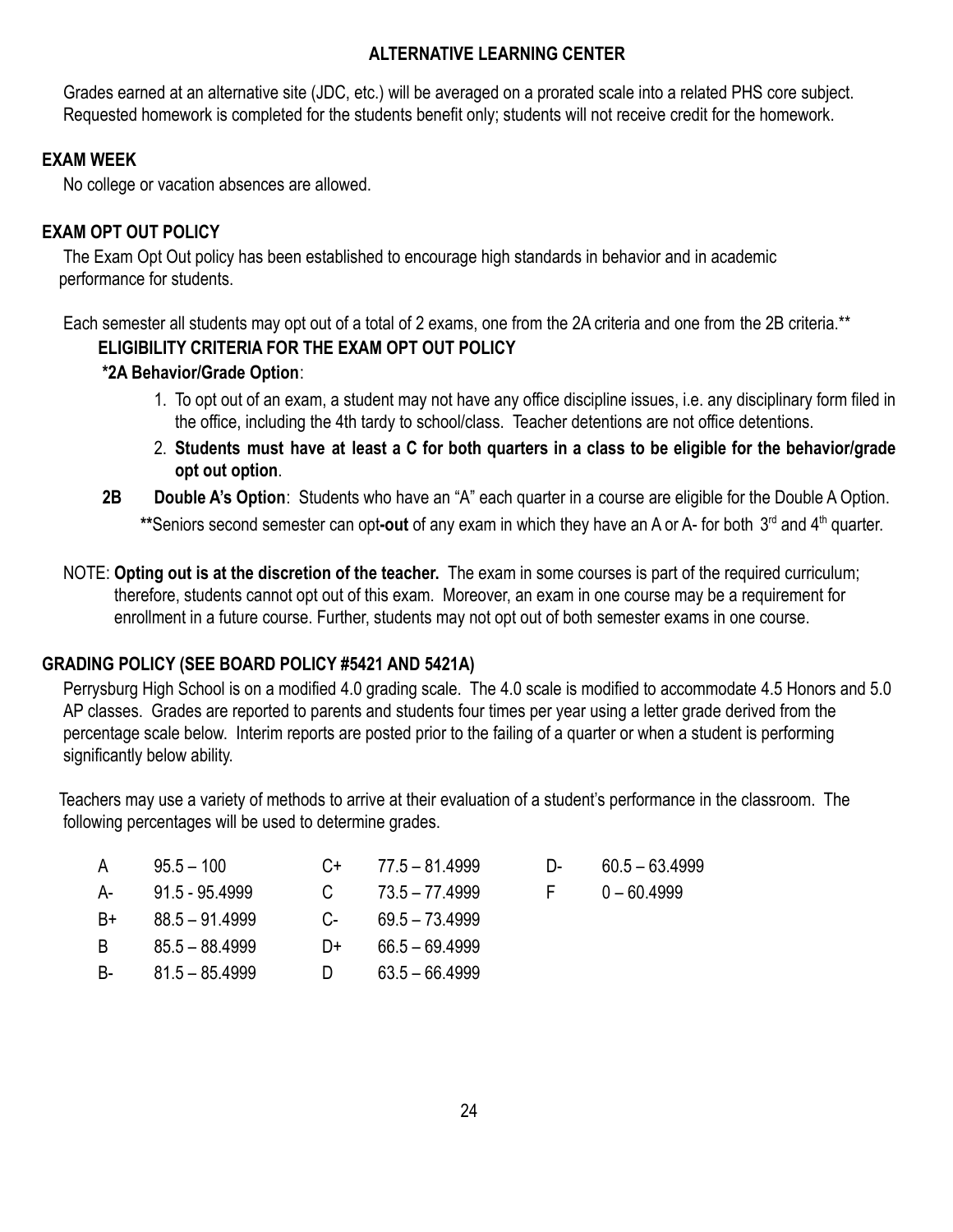#### **GRADE POINT AVERAGE (SEE BOARD POLICY #5430 AND 5421A)**

The accumulative GPA is maintained for each student for grades 9-12. The GPA is updated each semester and is figured using the numeric value of the grade earned that semester on the modified 4.0 scale. Semester grades will be determined by the following formula: 40% 1st quarter, 40% 2nd quarter, and 20% exam grade. The numeric value (see below in parentheses) is multiplied by the credit to arrive at the quality points for each course. The total quality points are divided by the total credits attempted to arrive at the GPA.

#### **Pre-high school – Junior high students taking courses for high school credit will receive letter grades that will be included in the high school GPA.**

The value in parentheses is the value used for computing the GPA

#### **Traditional Quality Points**

|           |           | Grade Numeric Value Grade Numeric Value |
|-----------|-----------|-----------------------------------------|
| A $(4.0)$ | C $(2.0)$ |                                         |

| וט.דו ה     | <b>U (4.V)</b> |
|-------------|----------------|
| A- (3.7)    | $C - (1.7)$    |
| $B + (3.3)$ | $D+ (1.3)$     |
| B(3.0)      | D(1.0)         |
| $B - (2.7)$ | $D - (0.7)$    |
| $C+(2.3)$   | F(0.0)         |
|             |                |

#### **Honors Quality Points**

|                   | Grade Numeric Value Grade Numeric Value |
|-------------------|-----------------------------------------|
| A $(4.5)$         | C(2.0)                                  |
| A- $(4.2)$        | $C - (1.7)$                             |
| $B+ (3.8)$        | $D+ (1.3)$                              |
| B(3.5)            | D(1.0)                                  |
| $B - (3.2)$       | $D - (0.7)$                             |
| $C+(2.3)$         | F(0.0)                                  |
| AD Ouglity Dointe |                                         |

#### **AP Quality Points**

| A $(5.0)$   | C(2.0)      |
|-------------|-------------|
| A- $(4.7)$  | $C - (1.7)$ |
| $B+ (4.3)$  | $D+ (1.3)$  |
| B(4.0)      | D(1.0)      |
| $B - (3.7)$ | $D - (0.7)$ |
| $C+(2.3)$   | F(0.0)      |
|             |             |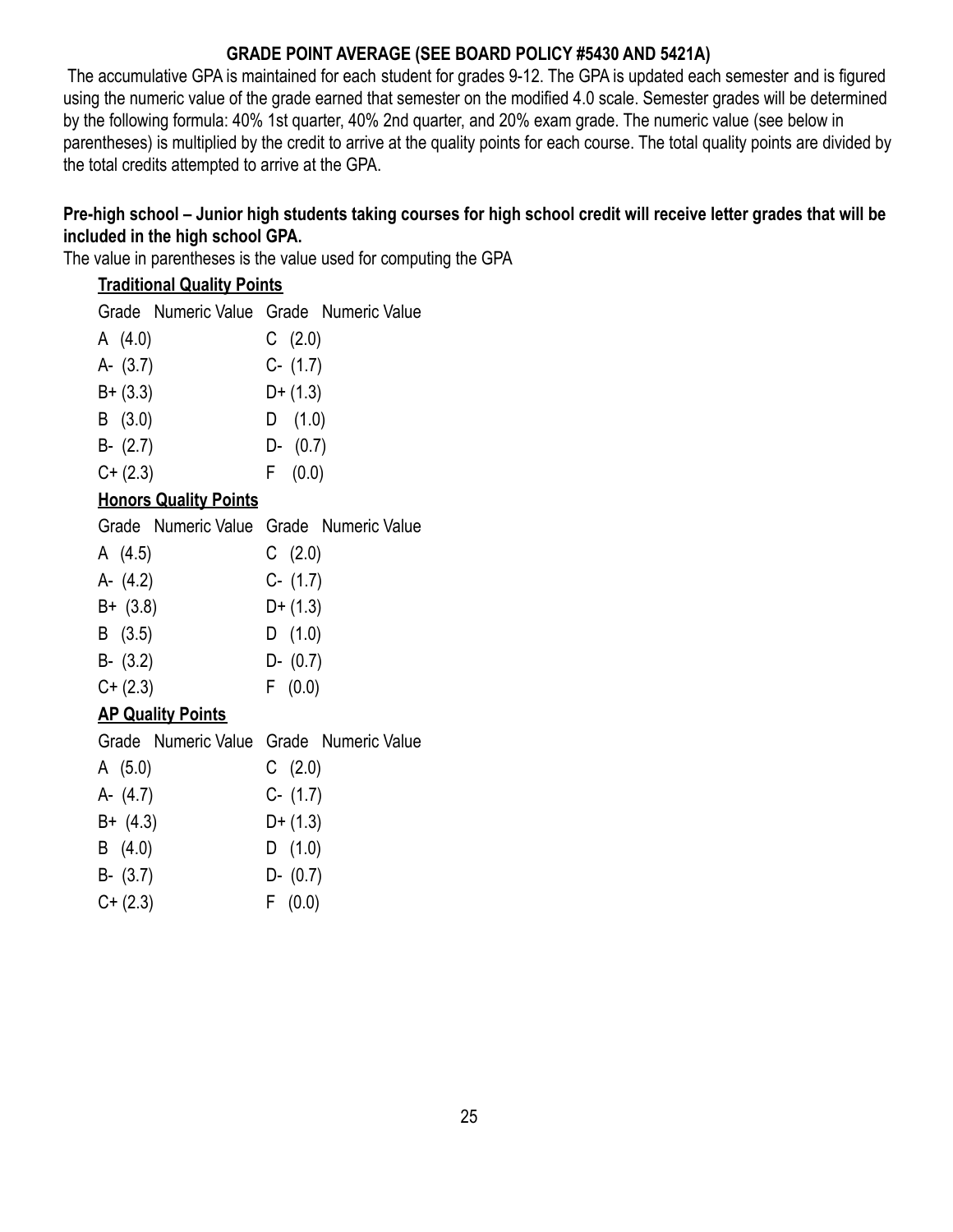#### **CLASS RANK**

PHS does not rank students in order of GPA. Students will be recognized as summa cum laude (4.0 and above), magna cum laude (3.75-3.99), cum laude (3.50-3.74), honors (3.30-3.49), and recognition (3.00-3.48)

#### **VALEDICTORIAN/SALUTATORIAN RANKING PROCEDURES (SEE BOARD POLICY #5430)**

Val/Sal will be figured by using the Honors and AP Quality Points. A student will receive one ranking point for each semester of an Honors or AP course taken. Ranking points will be deducted for each non-A semester grade in all classes (.5 deducted for A-, 1.0 deducted for B+, 1.5 deducted for B, etc.). Other than Val/Sal, ranking is not calculated or reported. CCP courses are weighted for the overall GPA but are re-weighted for purposes of determining valedictorian and salutatorian.

#### **INCOMPLETE GRADES (SEE BOARD POLICY #5200)**

Incomplete grades may be given for not completing requirements due to excused absences. Students with excused absences normally must have all work completed in as many days after returning as missed. Tests and assignments or the grade will be an "F," unless the teacher determines there are extenuating circumstances. Students who fail to meet course requirements due to unexcused absences or truancies will have their grade figured without the missing work. Newly enrolled and/or home-schooled students who do not provide official school records will receive no credit. (See preplanned absences for additional information.)

#### **NATIONAL HONOR SOCIETY**

For students to be considered for National Honor society they must meet the following requirements:

- 1. Have completed their fifth semester (2nd semester Junior Year) and have a cumulative (non-rounded) GPA of 3.7 or above are eligible for National Honor Society.
- 2. Starting with the class of 2024, 20 service (volunteer) hours are required **prior** to their 5th semester.
- 3. Completed a candidate form that reflects student achievement within the following four pillars: Scholarship, Service, Leadership, and Character.
- 4. Transfer students who were previously inducted into the National Honor Society must provide written documentation from their previous High School Principal or Chapter Advisor verifying membership. Transfer students will have one semester to meet scholarship requirements.

Eligible students will be notified and will submit a candidate form to be reviewed by a Faculty Council. The council will make a recommendation for membership based on the contents of the application. It is important to note that no student has a right to be selected for membership and the decisions of the Faculty Council are final.

#### **COLLEGE CREDIT PLUS - SEE BOARD POLICY #2271, AND 2271A)**

The CCP program has been established to permit high school students in grades seven through twelve to earn college and high school graduation credit through the successful completion of college courses. The program is intended to provide expanded opportunities for appropriately qualified high school student to experience course work at the college or university level. A student may take courses from any institution to which they are admitted, however, PHS plans to maintain agreements with Bowling Green State University, The University of Toledo and Owens Community College. Any student admitted to an institution of higher education will be expected and required to perform at the same level as the institution's regular students. High Schools continue to be responsible for providing a comprehensive and challenging college preparatory curriculum, including advanced placement and other advanced level courses, for their students. **College courses should either contribute to or supplement the broad academic preparation needed by high school students. Credit for highly specialized content college courses generally should not substitute.**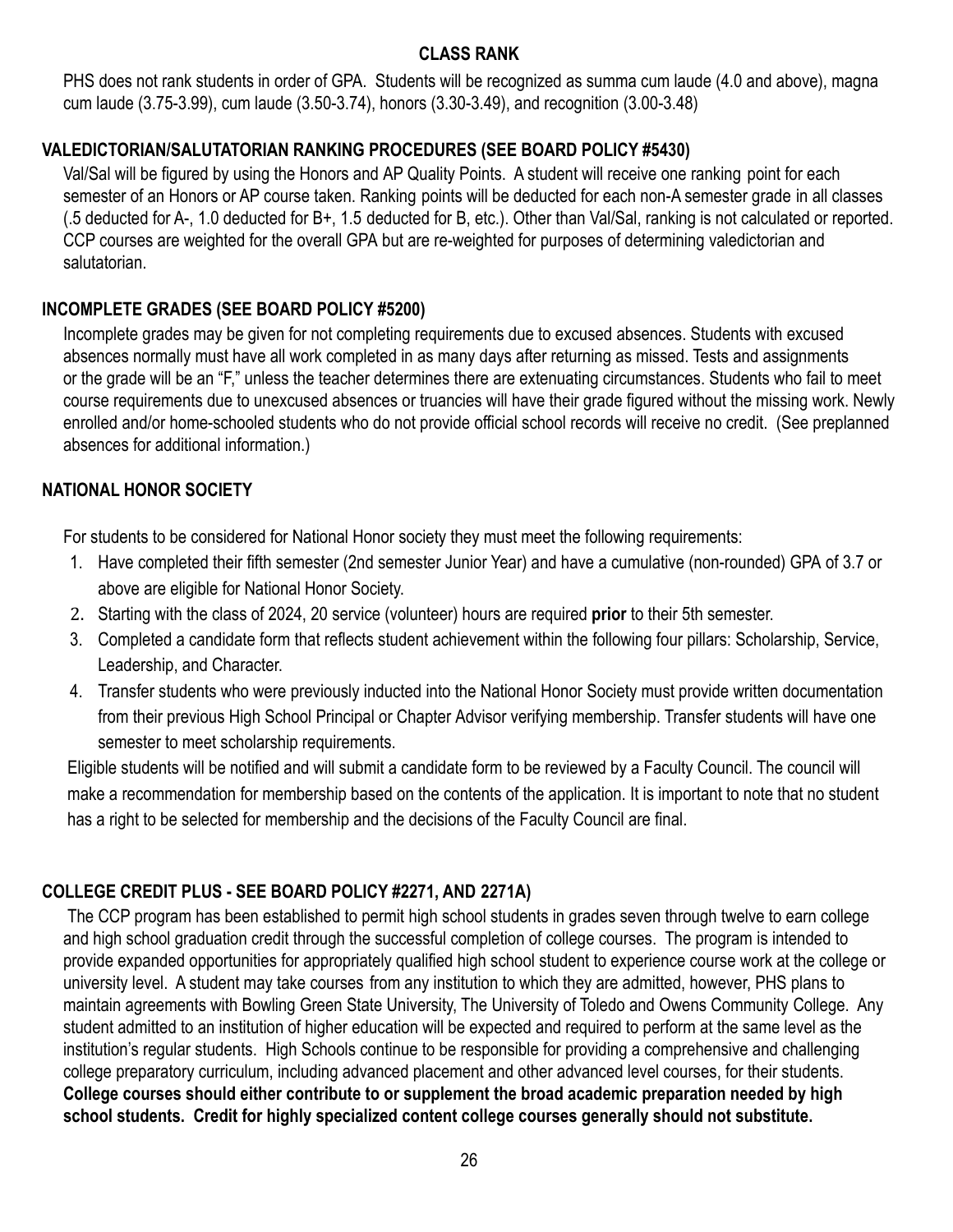Through CCP the student will earn both college and high school credit, in which case the student's attendance will be subsidized by direct payments to the college out of the school district's state foundation funds covering the cost of tuition, fees, and books. The student and parent **may** be liable for all costs incurred by the district when and if a student fails a college course, withdraws from a college course, or does not earn credit in a college course. Parents and students must meet/talk with the school counselor prior to participation. The CCP program requires that students indicate to school officials their intent to participate by April 1. Failure to do so will make them ineligible to participate without the permission of the district superintendent. Intent forms are available through the school counselor and at the CCP information meeting traditionally conducted in February. All courses taken through CCP will result in a letter grade from the school system. The letter grade will be used in the computation of the student's grade point average.

#### **EARLY RELEASE OR LATE ARRIVAL PRIVILEGE**

Upperclassmen are granted the privilege to either arrive one period late or leave one period early by registering fo a rigorous schedule consisting of a minimum of four core classes per semester. The core subject areas include English, math, social studies, science and foreign language. Students who have earned early release or late arrival can maintain that privilege by earning quarterly grades of C- or better in each of their academic classes. A student whose quarterly grade drops below a C- in any class will sacrifice their early release/late arrival privilege for the year. All students with an early release MUST leave the building prior to the next class starting.

#### GUIDANCE INFORMATION

#### **CLASS WITHDRAWAL POLICY**

#### **Perrysburg High School does not allow any Elective Schedule Changes**

The only exceptions are for:

\*Computer schedule conflicts

\*Failure of a class/Completion of summer school

\*CCP Schedule changes

\*Medical/emotional reasons

\*Change in a teacher's recommendation

In addition, requests for specific teachers, lunch periods, and/or courses offered during specific periods will not be honored. Students and parents are responsible for making sure that any schedule change does not impact athletic eligibility, NCAA eligibility, graduation status, and/or earning the honors diploma.

If a student does not already have a study hall scheduled, and would like one, the student will be charged \$15.00 for the schedule change.

School policy dictates the following:

- 1. If a student withdraws before the middle of the 1st or 3rd quarter, or at such time prior to the issuance of the midterm grade, there will be no recording of this course on the transcript.
- 2. If a student withdraws after the midterm grade is issued but before the end of the 1st or 3rd quarter, a grade of "W" for this course will be recorded on the transcript.
- 3. If a student withdraws after the end of the 1st or 3rd quarter, a grade of "WF" will be recorded for the course on the transcript, regardless of the quarter grade for the course.

#### **COLLEGE ADVISING**

PHS has a college advisor dedicated to helping students in all grades navigate the college process including college research, college applications, finding financial aid/scholarships and NCAA eligibility. PHS utilizes an online college and career planning system called Naviance that allows students to participate in self-discovery assessments, goal-setting and college research. Senior year, Naviance is used to send transcripts and letters of recommendation to colleges electronically. For more information about the college advisor and to find detailed information about Naviance and other college-related resources please visit <http://www.perrysburgschools.net/CollegeAdvising.aspx>.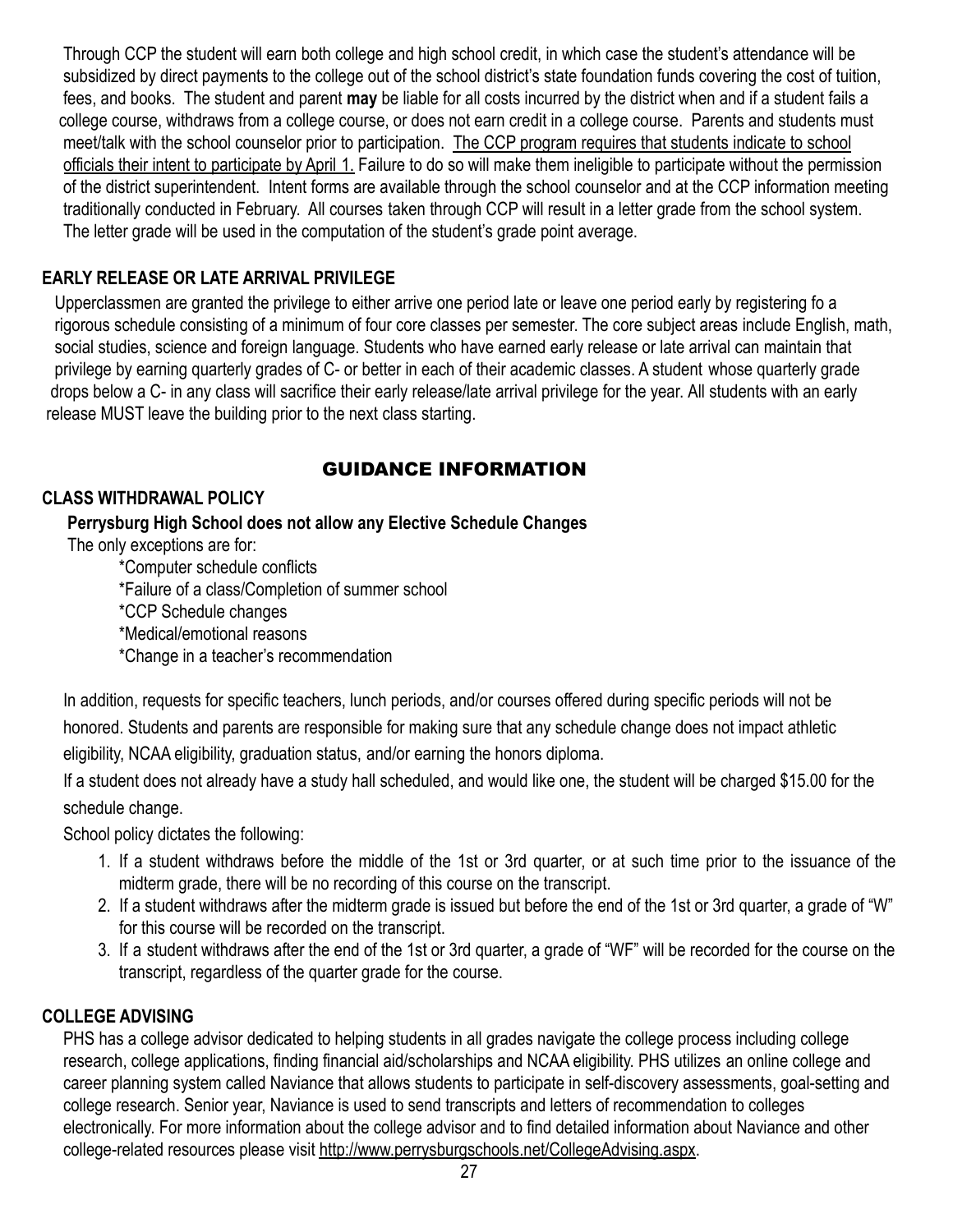#### **COURSE FAILURE AND REPEAT CREDIT**

Failed courses will be recorded as an "F" on the student's transcript and a zero will be computed for the course in determining the GPA. Courses required for graduation must be retaken. Students are permitted to retake classes; however, students cannot earn credit twice for the same course except music courses, yearbook, etc. and teacher recommended courses. Credit will be removed from the lower grade and the letter grade will be replaced with a "P" on the transcript. Failed grades will remain on the transcript.

#### **COURSE TRANSFER POLICY**

Students may transfer to a different level of a course (ex: honors course to college prep.) provided that all teachers involved, parents, and the administration agree that it is in the best interest of the student. Students and parents are responsible for making sure that the schedule change does not impact athletic eligibility, graduation status, and/or earning the honors diploma.

- 1. The transfer must occur at the completion of the first semester.
- 2. The transfer will occur after the student/parent(s) has contacted the teacher to discuss the transfer and the course transfer form has been completed.
- 3. The student has a D average or below.
- 4. Transfers will not be made if it creates schedule conflicts or requires the overloading of other courses.
- 5. The charge for the schedule change is \$15.00.
- 6. **NO REFUNDS ON TRANSFER CLASSES**
- 7. **PARENTS ARE RESPONSIBLE FOR ADDITIONAL FEES**

#### **CREDIT REQUIREMENTS**

Perrysburg High School is on a semester grading system. Credit and GPA is determined by the semester grade. A student, who fails either semester of a year course, will receive credit for only the semester passed. Class status requirements are as follows:

- Sophomore status requires 5 units of credit.
- Junior status requires 10 units of credit.
- Senior status requires 15 units of credit.

#### **GRADUATION REQUIREMENTS (SEE BOARD POLICY #5460)**

- 1. Graduation requires a minimum of 21 units of credit that must be earned by passing all requirements for graduation or by completing the requirements of their IEP. Credit toward graduation shall be granted for any course that a student successfully completes at an accredited post-secondary institution whether or not that course was paid for by the District or by the parents/guardians or student.
- 2. Students in the graduating class of 2018 and beyond must complete one of three pathways:
	- 1. Earn 18 points on the 7 end of course exams. (Biology, Algebra, Geometry, English Language Arts I, English Language Arts II, American Government, and American History.)
	- 2. Earn remediation free score on a standardized college admission exam
	- 3. Earn industry-recognized credentials and demonstrate workforce readiness on the Workkeys assessment.
- 3. Students may graduate early provided they have met graduation requirements and obtain administrative approval by the end of their sophomore year or later.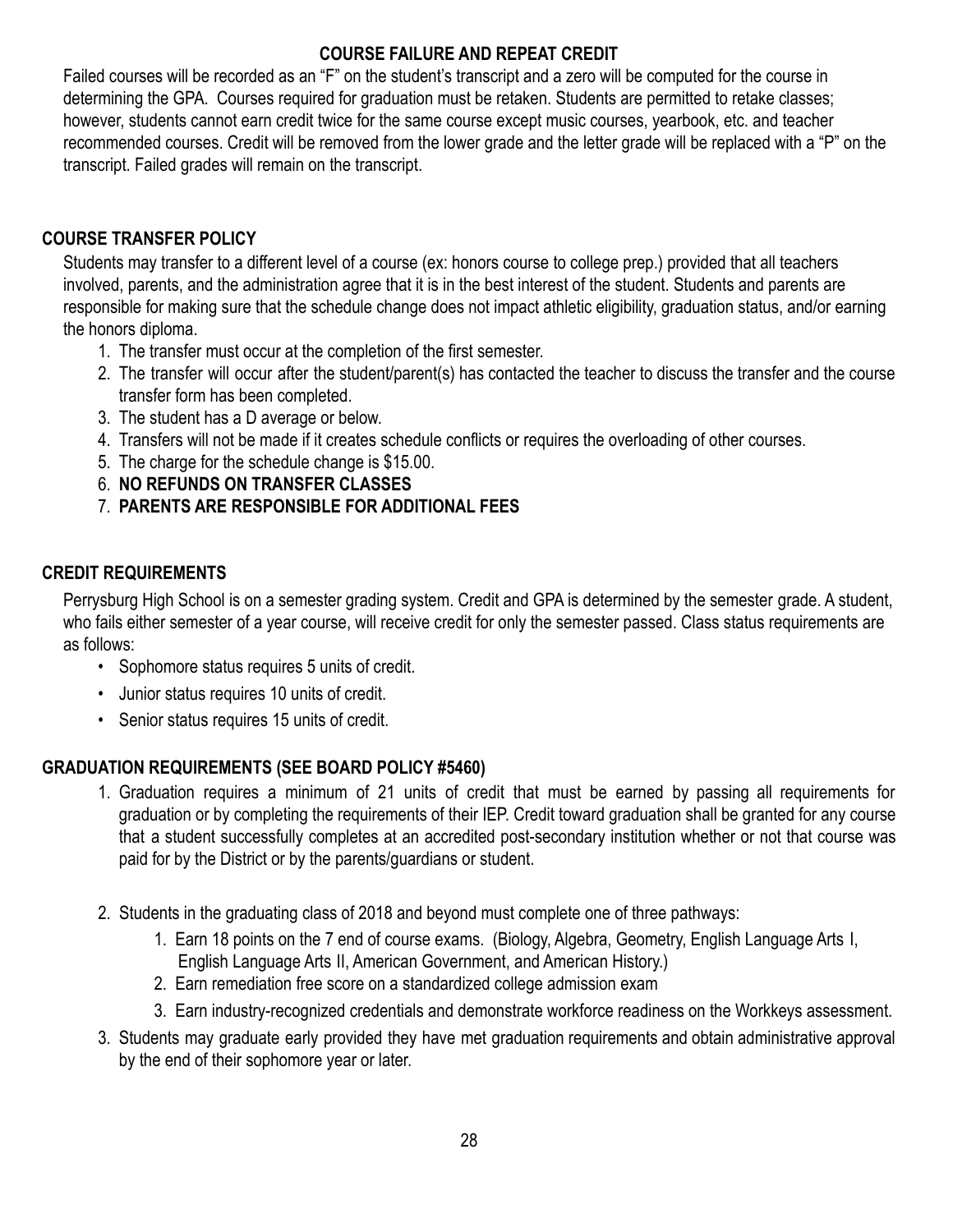#### **MINIMUM GRADUATION REQUIREMENTS:**

| English               | 4.0 credits | (must include Senior English)                                           |
|-----------------------|-------------|-------------------------------------------------------------------------|
| <b>Mathematics</b>    | 4.0 credits | (must include 1 unit of Algebra                                         |
|                       |             | Il or the equivalent)                                                   |
| Science               | 3.0 credits | (including 1 life science, 1 in physical science, and 1 unit            |
|                       |             | advanced studies in one or more of the following: chemistry,            |
|                       |             | physics or other physical science, advanced biology or other            |
|                       |             | life science; astronomy, physical geology, or other earth               |
|                       |             | or space science)                                                       |
| <b>Social Studies</b> | 3.0 credits | (1.0 in American History & .5 in Government & .5 Modern World History). |
| Health/Phys. Ed       | 1.0 credit  | .5 Health & .5 Phys. Education)                                         |
| Fine Arts             | 1.0 credit  |                                                                         |
| Electives             | 5.0 credits |                                                                         |

All students must receive instruction in economics and financial literacy during grades 9-12 and must complete at least two semesters of fine arts taken any time in grades 7-12. Students following a career-technical pathway are exempted from the fine arts requirement.

#### **21.0 Minimum total credit required for graduation.**

#### **COLLEGE PREPARATORY RECOMMENDATIONS**

In order to be the best prepared for college, a GPA of 2.0 or higher and the following coursework is recommended:

| 22.5 Minimum          |             | <b>Total Recommended</b>                 |
|-----------------------|-------------|------------------------------------------|
| Electives/ Vocational | 4.5 credits |                                          |
|                       |             | .5 Phys. Education                       |
| Health/ Phys. Ed.     | 1.0 credit  | .5 Health                                |
| Fine Arts             | 1.0 credit  | Art/Music/Theater                        |
| Foreign Lang.         | 3.0 credits | 3.0 in one language/2.0 in two languages |
|                       |             | .5 Modern World History                  |
|                       |             | 1.0 American History                     |
| <b>Social Studies</b> | 3.0 credits | .5 Government                            |
|                       |             | 1.0 Physical Science                     |
|                       |             | 1.0 Chemistry                            |
| Science               | 3.0 credits | 1.0 Biology                              |
|                       |             | 1.0 Algebra 2                            |
|                       |             | 1.0 Geometry                             |
| <b>Mathematics</b>    | 4.0 credits | 1.0 Algebra 1                            |
|                       |             | 1.0 English 411/412/413                  |
|                       |             | 1.0 English 311/312                      |
|                       |             | 1.0 English 211/212                      |
| English               | 4.0 credits | 1.0 English 111/112                      |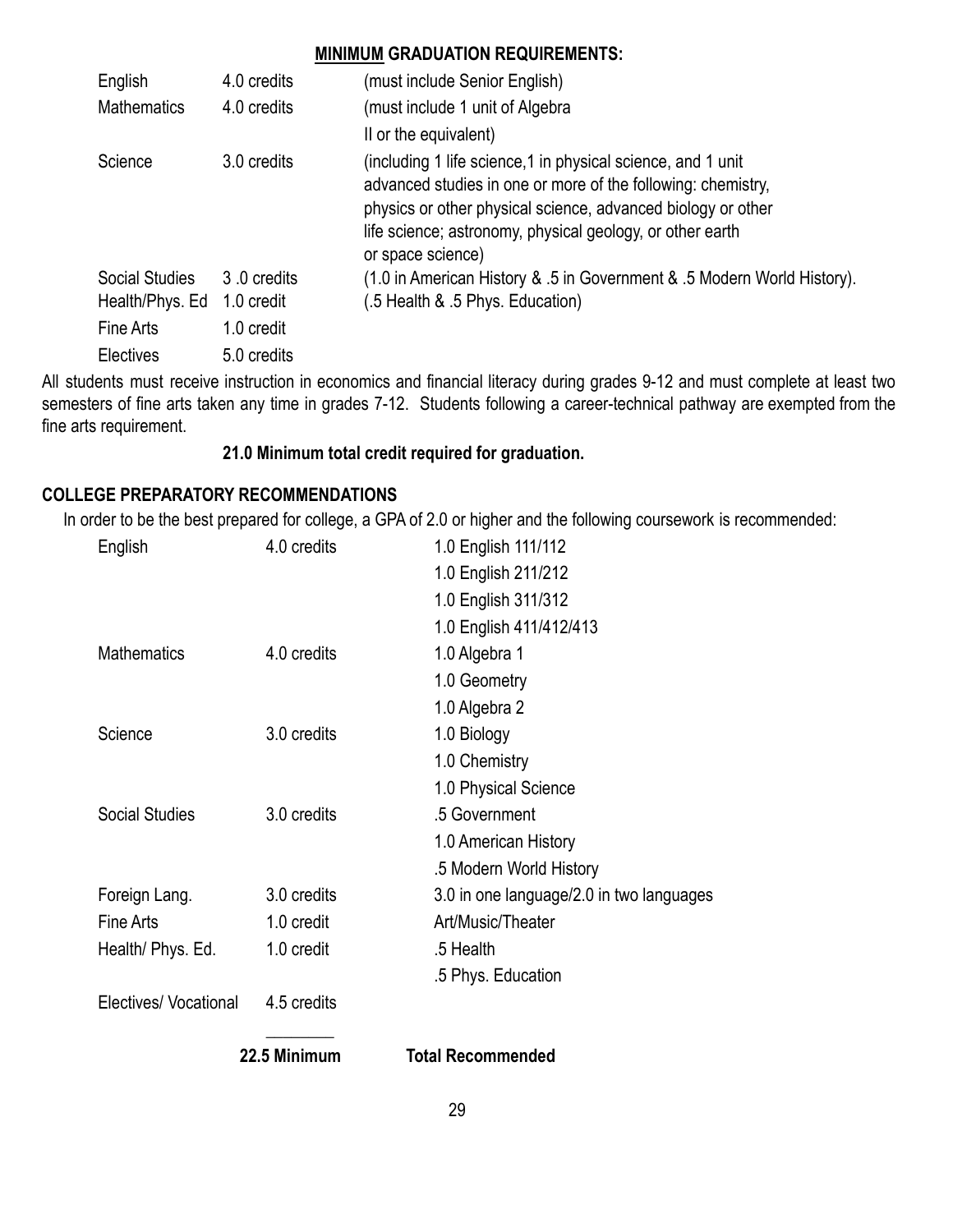#### **HONORS COURSE REGISTRATION**

If a teacher recommendation is not provided, a waiver form must be completed for a student to register for an honors course.

#### **HONORS (SEE BOARD POLICY #6680)**

Students are recognized for outstanding academic achievement by publishing their names in the local newspaper and making appropriate awards at either the Student Recognition Ceremony or graduation.

#### **HONORS – DIPLOMA WITH HONORS (SEE BOARD POLICY #5460A)**

*The Diploma with Honors is based upon the accumulative* 7<sup>th</sup> semester GPA. It is the belief of the Perrysburg Board of *Education that every Perrysburg High School graduate should have the capability to receive a Diploma with Honors. Students need to fulfill all but one criterion to receive the Diploma with Honors.*

#### HIGH SCHOOL ACADEMIC DIPLOMA with HONORS:

English – 4 Units Social Studies – 4 Units Mathematics – 4 Units, including Algebra I, Geometry, Algebra II, (or equivalent) and another higher level course or four-year sequence of courses that contain equivalent content. Science – 4 Units, including 2 Units of advanced science World Languages – 3 Units of one world language, or no less than 2 Units of two world languages Fine Arts – 1 Unit Electives – Not counted toward requirements Grade Point Average – 3.5 on a 4.0 scale ACT/SAT Score (excluding writing scores) – 27 ACT / 1210 SAT (Class of 2021 – 1280 SAT)

Additional Assessment – Not Applicable

#### CAREER-TECHNICAL DIPLOMA W/ HONORS:

English – 4 Units

Social Studies – 4 Units

Mathematics – 4 Units, including Algebra I, Geometry, Algebra II, (or equivalent) and another higher level course or four-year sequence of courses that contain equivalent content.

Science – 4 Units, including 2 Units of advanced science

World Languages – 2 Units of one world language studied

Fine Arts – Not counted toward requirements

Electives – 4 Units of Career-Technical minimum. Program must lead to an industry-recognized credential, apprenticeship, or be part of an articulated career pathway which can lead to post-secondary credit.

Grade Point Average – 3.5 on a 4.0 scale

ACT/SAT Score (excluding writing scores) – 27 ACT / 1210 SAT (Class of 2021 – 1280 SAT)

Additional Assessment – Earn an industry-recognized credential or achieve proficiency benchmark established for appropriate Ohio Career-Technical Competency Assessment or equivalent

Honors Diplomas are also available in the fields of STEM, Arts, and Social Science & Civic Engagement. Information about the criteria for each is available in the school counseling office.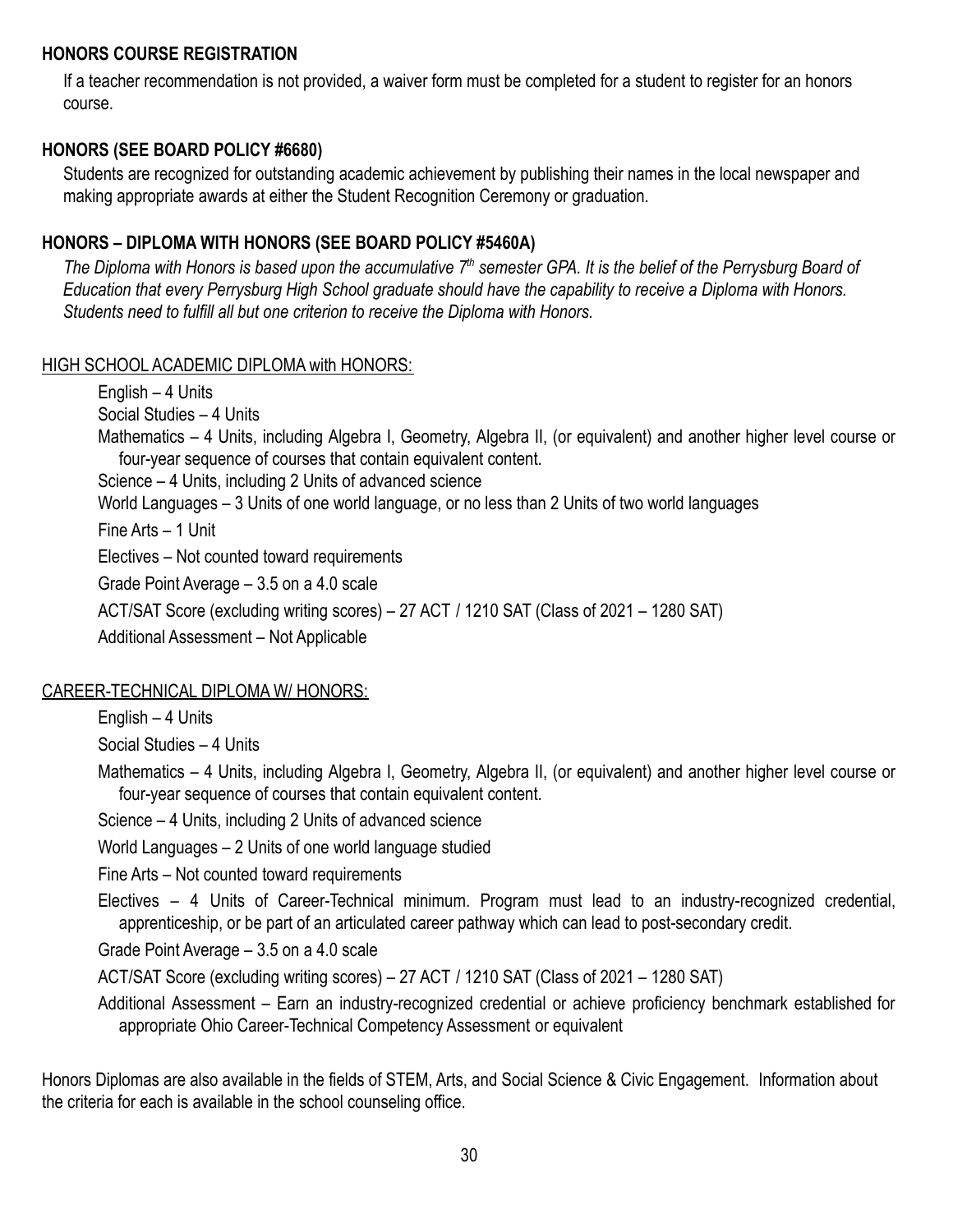#### **TRANSCRIPTS**

Student semester grades, GPA, credits, absences, and all standardized test scores including, End of Course Exams, ACT and SAT are included on each student's transcript.

#### **TRANSCRIPT REQUESTS/COLLEGE APPLICATIONS**

Requests for high school transcripts are made through the Guidance Office and Naviance. All transcript requests for current students are processed with no charge.

#### ATHLETIC /EXTRACURRICULAR INFORMATION (SEE BOARD POLICY #2430, 2431 AND 2431.01)

#### **ATHLETIC ELIGIBILITY**

This Eligibility Policy is for all OHSAA recognized athletics and PHS Club Athletics. Eligibility for each grading period is determined by grades received the preceding grading period. Semester average and yearly average have no effect on eligibility. The OHSAA eligibility rule states "during the preceding grading period, the student must have received passing grades in a minimum of five one-credit courses or the equivalent which count toward graduation." Moreover, during the preceding term, PHS students must obtain a 1.5 G.P.A. or passing all classes to be eligible. More information concerning scholarships, age limitations, non-interscholastic competition, sport camps, etc. may be secured from the Athletic Director.

#### **CO-CURRICULAR CODE OF CONDUCT & DRUG TESTING POLICY (SEE BOARD POLICY 5530.01 AND 2431.02)**

Please check the website for the policy. Click Parent, then Policy Manual.

#### **NCAA ATHLETIC ELIGIBILITY**

All student athletes who want to participate in Division I or II sports need to complete a NCAA application in the fall of their senior year. It is the student's responsibility to take a minimum of 14 NCAA approved courses at the high school and maintain a core GPA of a 2.3 on an unweighted scale. Students must also send their ACT scores to the NCAA by using the NCAA code (9999) on the ACT application form. Contact the Clearinghouse at 319-337-1492 or speak with the athletic office if you have questions.

#### **PHYSICALS FOR SECONDARY STUDENT ATHLETES**

Any secondary students who wish to participate in athletic activities must have a physical on file with the Athletic Department before they can try out for a sport. Physicals must take place after June 1 each school year. The physical form may be found on the district website under Parent.

#### **PROHIBITION FROM EXTRA-CURRICULAR ACTIVITIES**

Participation in extracurricular activities, including interscholastic sports, is a privilege and not a right. Therefore, the Board of Education authorizes the Superintendent, principals and assistant principals and other authorized personnel employed by the District to supervise or coach a student activity program to prohibit a student from participating in any particular or all extra- curricular activities of the District for offenses or violations of the Student Code of Conduct/Student Discipline Code for a period not to exceed the remainder of the school year in which the offense or violation took place. In addition, student athletes are further subject to the Co-Curricular Code of Conduct and may be prohibited from participating in all or part of any interscholastic sport for violations therein. Students prohibited from participation in all or part of any extra-curricular activities are not entitled to further notice, hearing or appeal rights.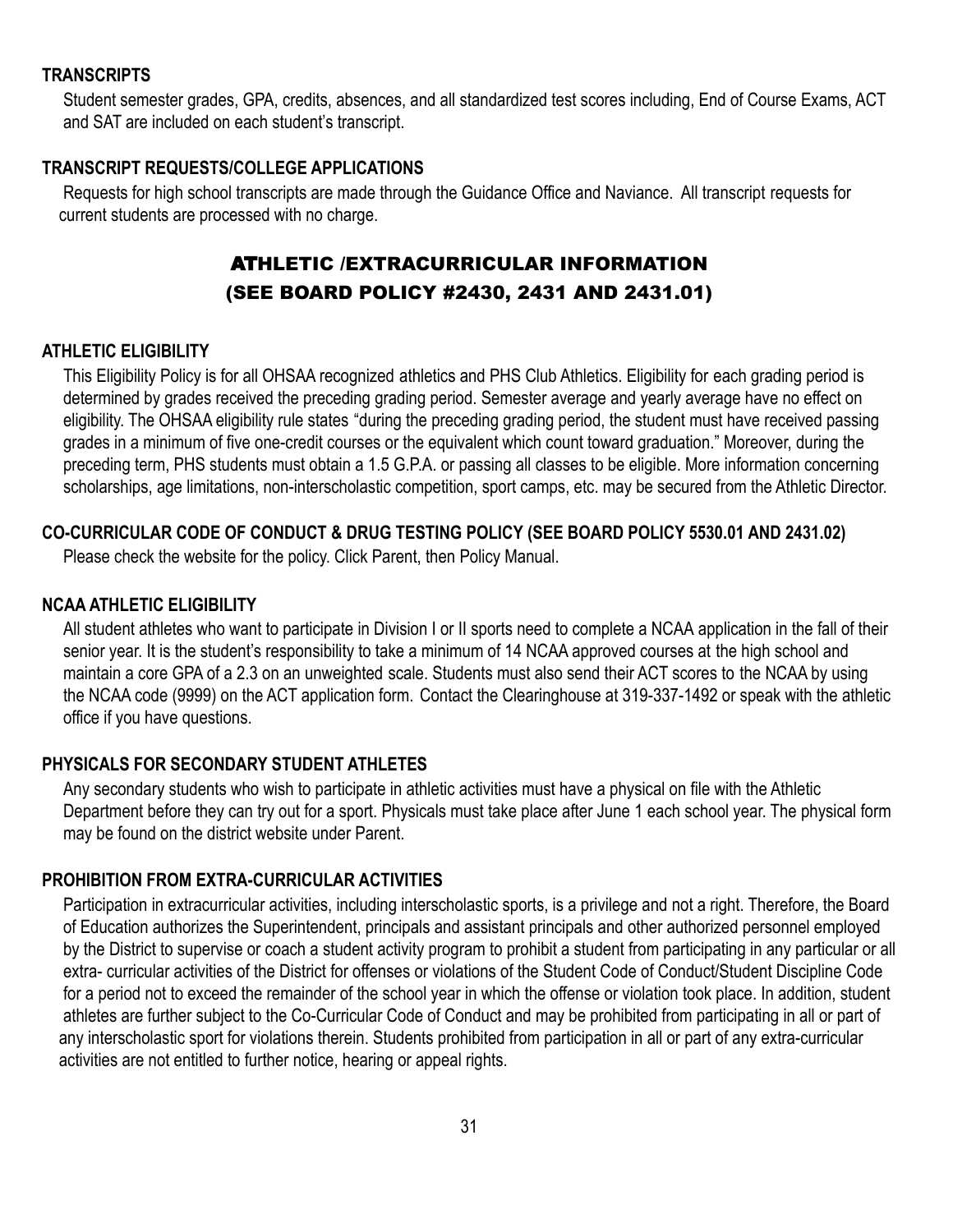#### **WAYS TO BE INVOLVED AT PHS**

The following is a list of the possible sports, clubs, or activities offered at PHS More information concerning these and other activities can be found in the Athletic/Student Activities Office. Get Involved!!

American Sign Language Club Art Club Band (Marching, Pep, Jazz) Baseball Bowling Book Club Boys & Girls Basketball Boys & Girls Cross Country Boys & Girls Golf Boys & Girls Lacrosse Boys & Girls Soccer Boys & Girls Tennis Boys & Girls Track Cheerleading Choir Class Officers Curling Club Dance Team DECA Drama Club Environmental Club Football French Club Girls Volleyball Girls Softball **Gymnastics Hockey** Interact Club International Thespian Society Jazz Singers Key Club Mat Stats National Honor Society